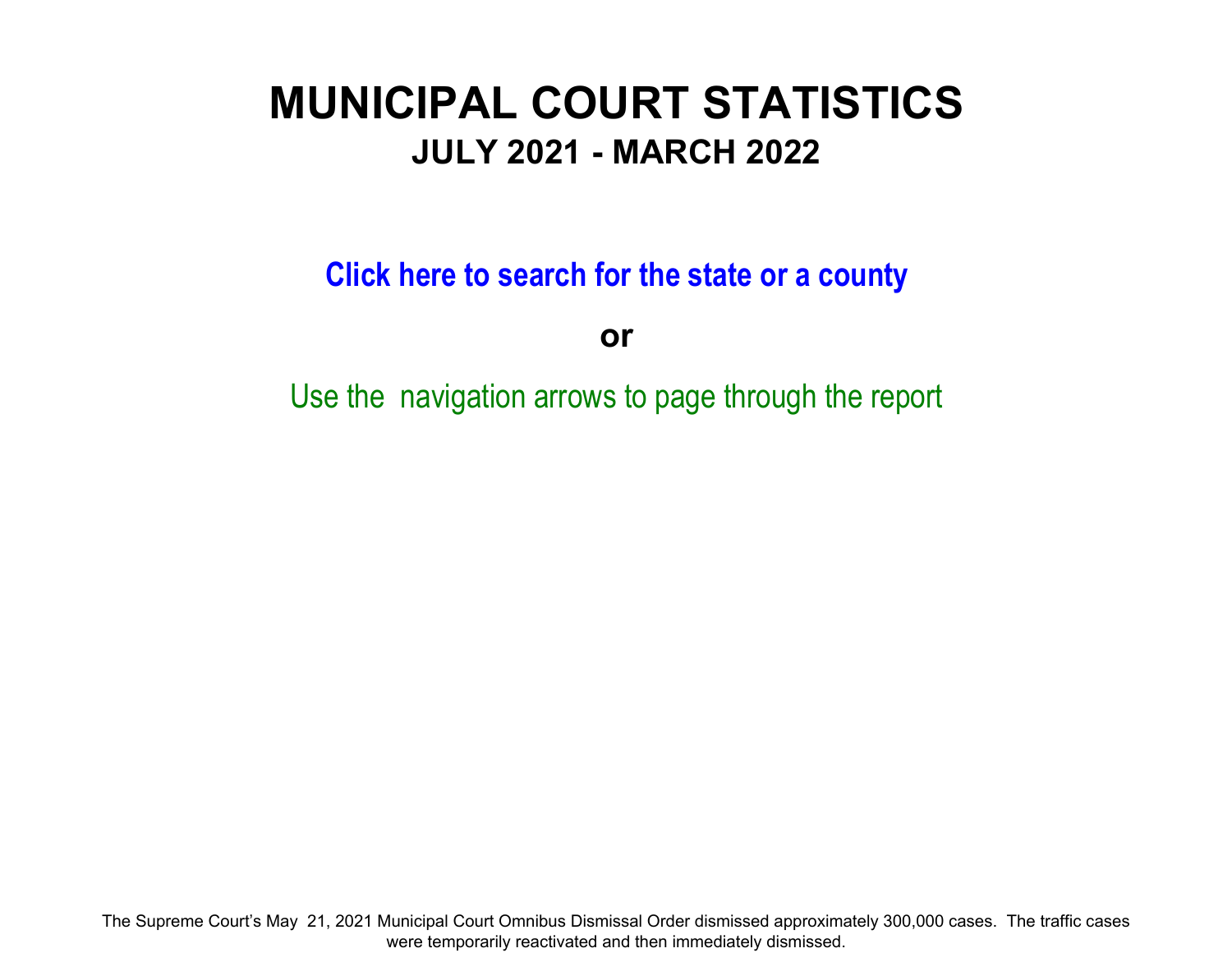# **MUNICIPAL COURT STATISTICS JULY 2021 - MARCH 2022 STATE**

|                                  |             | D.P. &     | Other           | Criminal     |               | <b>Traffic</b> |            | <b>Traffic</b> | Grand        |
|----------------------------------|-------------|------------|-----------------|--------------|---------------|----------------|------------|----------------|--------------|
|                                  | Indictables | P.D.P.     | <b>Criminal</b> | <b>Total</b> | <b>D.W.I.</b> | (moving)       | Parking    | <b>Total</b>   | <b>Total</b> |
| Filings                          |             |            |                 |              |               |                |            |                |              |
| Jul 2020 - Mar 2021              | 121,009     | 293,878    | 122,617         | 537,504      | 16,462        | 1,106,753      | 1,703,656  | 2,826,871      | 3,364,375    |
| Jul 2021 - Mar 2022              | 117.797     | 276,977    | 120,569         | 515,343      | 17,856        | 1,106,392      | 1,923,045  | 3,047,293      | 3,562,636    |
| % Change                         | $-3%$       | $-6%$      | $-2%$           | $-4%$        | 8%            | 0%             | 13%        | 8%             | 6%           |
| <b>Resolutions</b>               |             |            |                 |              |               |                |            |                |              |
| Jul 2020 - Mar 2021              | 118.783     | 136,213    | 89,538          | 344,534      | 12,918        | 780.326        | 1,217,392  | 2,010,636      | 2,355,170    |
| Jul 2021 - Mar 2022              | 116,004     | 185,142    | 112,483         | 413,629      | 18,408        | 1,238,411      | 1,739,851  | 2,996,670      | 3,410,299    |
| % Change                         | $-2%$       | 36%        | 26%             | 20%          | 42%           | 59%            | 43%        | 49%            | 45%          |
| <b>Clearance</b>                 |             |            |                 |              |               |                |            |                |              |
| Jul 2020 - Mar 2021              | $-2,226$    | $-157,665$ | $-33,079$       | $-192,970$   | $-3,544$      | $-326,427$     | $-486,264$ | $-816,235$     | $-1,009,205$ |
| Jul 2021 - Mar 2022              | $-1.793$    | $-91,835$  | $-8,086$        | $-101,714$   | 552           | 132,019        | $-183,194$ | $-50,623$      | $-152,337$   |
| <b>Clearance Percent</b>         |             |            |                 |              |               |                |            |                |              |
| Jul 2020 - Mar 2021              | 98%         | 46%        | 73%             | 64%          | 78%           | 71%            | 71%        | 71%            | 70%          |
| Jul 2021 - Mar 2022              | 98%         | 67%        | 93%             | 80%          | 103%          | 112%           | 90%        | 98%            | 96%          |
| <b>Backlog</b>                   |             |            |                 |              |               |                |            |                |              |
| March 2021                       | 410         | 144,311    | 97,431          | 242,152      | 10,450        | 485,798        | 669,652    | 1,165,900      | 1,408,052    |
| March 2022                       | 420         | 121,668    | 124,708         | 246,796      | 10,976        | 428,532        | 986,739    | 1,426,247      | 1,673,043    |
| % Change                         | 2%          | $-16%$     | 28%             | 2%           | 5%            | $-12%$         | 47%        | 22%            | 19%          |
| <b>Backlog/100 Mthly Filings</b> |             |            |                 |              |               |                |            |                |              |
| March 2021                       | 3           | 460        | 773             | 428          | 648           | 465            | 412        | 434            | 433          |
| <b>March 2022</b>                | 3           | 401        | 910             | 433          | 548           | 295            | 453        | 391            | 396          |
| % Change                         | $-1%$       | $-13%$     | 18%             | 1%           | $-15%$        | $-37%$         | 10%        | $-10%$         | $-9%$        |
| <b>Backlog Percent</b>           |             |            |                 |              |               |                |            |                |              |
| March 2021                       | 47%         | 87%        | 87%             | 87%          | 78%           | 71%            | 76%        | 74%            | 76%          |
| March 2022                       | 43%         | 85%        | 88%             | 86%          | 77%           | 70%            | 79%        | 76%            | 77%          |
| <b>Active Pending</b>            |             |            |                 |              |               |                |            |                |              |
| March 2021                       | 867         | 165,971    | 112,170         | 279,008      | 13,334        | 683,407        | 877,082    | 1,573,823      | 1,852,831    |
| March 2022                       | 983         | 143,787    | 141,680         | 286,450      | 14,272        | 613,489        | 1,251,119  | 1,878,880      | 2,165,330    |
| % Change                         | 13%         | $-13%$     | 26%             | 3%           | 7%            | $-10%$         | 43%        | 19%            | 17%          |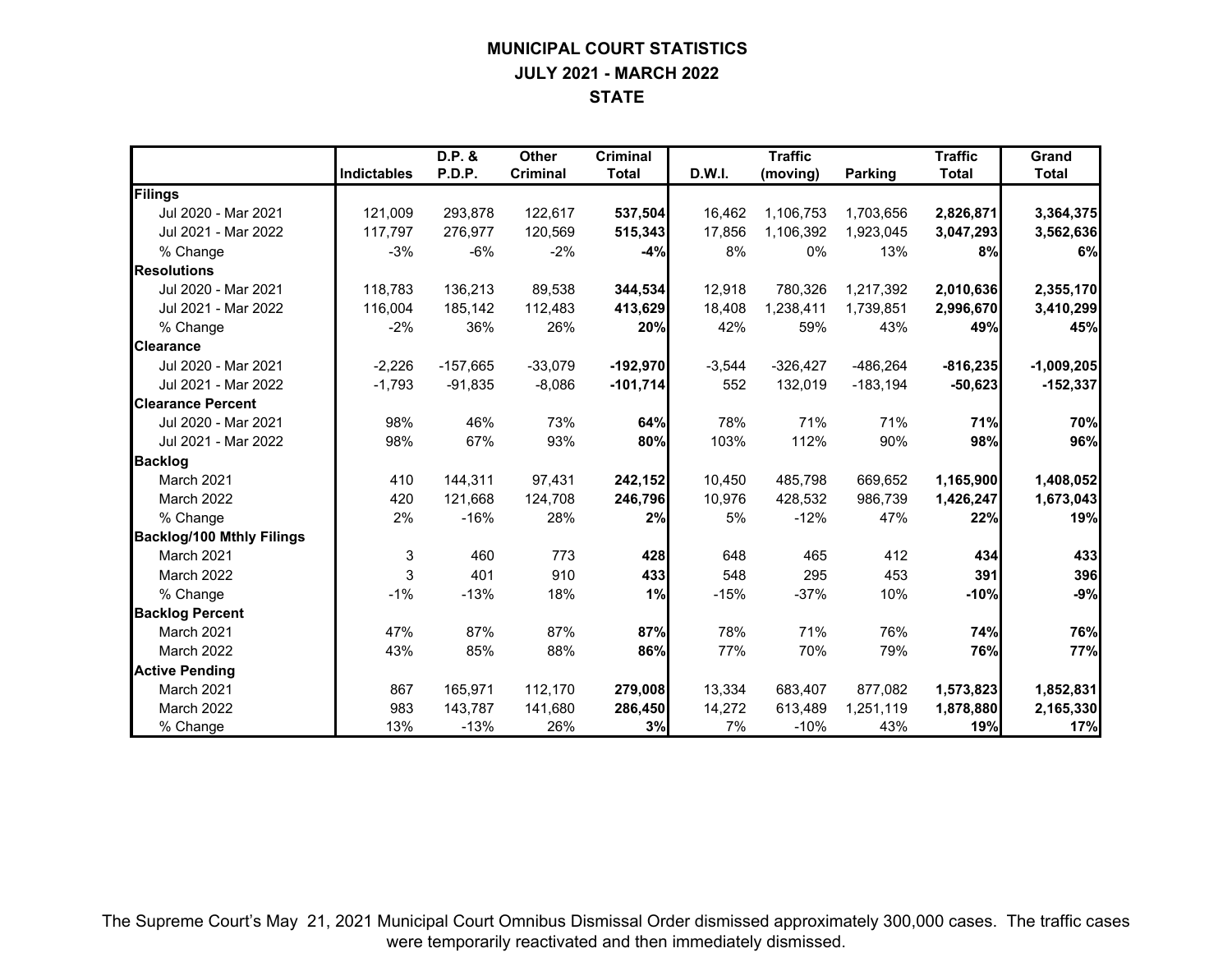# **MUNICIPAL COURT STATISTICSJULY 2021 - MARCH 2022 ATLANTIC COUNTY**

|                                  |                    | D.P. &   | Other    | <b>Criminal</b> |        | <b>Traffic</b> |                | <b>Traffic</b> | Grand        |
|----------------------------------|--------------------|----------|----------|-----------------|--------|----------------|----------------|----------------|--------------|
|                                  | <b>Indictables</b> | P.D.P.   | Criminal | <b>Total</b>    | D.W.I. | (moving)       | <b>Parking</b> | <b>Total</b>   | <b>Total</b> |
| Filings                          |                    |          |          |                 |        |                |                |                |              |
| Jul 2020 - Mar 2021              | 6,927              | 15,146   | 2,903    | 24,976          | 1,023  | 42,693         | 16,036         | 59,752         | 84,728       |
| Jul 2021 - Mar 2022              | 5,281              | 15,104   | 1,637    | 22,022          | 1,008  | 36,983         | 17,707         | 55,698         | 77,720       |
| % Change                         | $-24%$             | 0%       | $-44%$   | $-12%$          | $-1%$  | $-13%$         | 10%            | $-7%$          | $-8%$        |
| <b>Resolutions</b>               |                    |          |          |                 |        |                |                |                |              |
| Jul 2020 - Mar 2021              | 6,693              | 7,166    | 2,098    | 15,957          | 785    | 29,143         | 13,071         | 42,999         | 58,956       |
| Jul 2021 - Mar 2022              | 5,179              | 9,176    | 1,747    | 16,102          | 914    | 33,655         | 17,349         | 51,918         | 68,020       |
| % Change                         | $-23%$             | 28%      | $-17%$   | 1%              | 16%    | 15%            | 33%            | 21%            | 15%          |
| <b>Clearance</b>                 |                    |          |          |                 |        |                |                |                |              |
| Jul 2020 - Mar 2021              | $-234$             | $-7,980$ | $-805$   | $-9,019$        | $-238$ | $-13,550$      | $-2,965$       | $-16,753$      | $-25,772$    |
| Jul 2021 - Mar 2022              | $-102$             | $-5,928$ | 110      | $-5,920$        | $-94$  | $-3,328$       | $-358$         | $-3,780$       | $-9,700$     |
| <b>Clearance Percent</b>         |                    |          |          |                 |        |                |                |                |              |
| Jul 2020 - Mar 2021              | 97%                | 47%      | 72%      | 64%             | 77%    | 68%            | 82%            | 72%            | 70%          |
| Jul 2021 - Mar 2022              | 98%                | 61%      | 107%     | 73%             | 91%    | 91%            | 98%            | 93%            | 88%          |
| <b>Backlog</b>                   |                    |          |          |                 |        |                |                |                |              |
| March 2021                       | 9                  | 9,338    | 2,196    | 11,543          | 556    | 19,779         | 5,285          | 25,620         | 37,163       |
| March 2022                       | 16                 | 12,571   | 2,791    | 15,378          | 670    | 25,563         | 8,448          | 34,681         | 50,059       |
| % Change                         | 78%                | 35%      | 27%      | 33%             | 21%    | 29%            | 60%            | 35%            | 35%          |
| <b>Backlog/100 Mthly Filings</b> |                    |          |          |                 |        |                |                |                |              |
| March 2021                       | 1                  | 598      | 760      | 455             | 545    | 481            | 337            | 443            | 447          |
| March 2022                       | 3                  | 777      | 1,394    | 629             | 578    | 445            | 406            | 437            | 482          |
| % Change                         | 95%                | 30%      | 84%      | 38%             | 6%     | $-7%$          | 20%            | $-1%$          | 8%           |
| <b>Backlog Percent</b>           |                    |          |          |                 |        |                |                |                |              |
| March 2021                       | 50%                | 86%      | 88%      | 87%             | 77%    | 76%            | 76%            | 76%            | 79%          |
| March 2022                       | 20%                | 85%      | 91%      | 86%             | 78%    | 79%            | 85%            | 81%            | 82%          |
| <b>Active Pending</b>            |                    |          |          |                 |        |                |                |                |              |
| March 2021                       | 18                 | 10,830   | 2,490    | 13,338          | 718    | 26,072         | 6,931          | 33,721         | 47,059       |
| March 2022                       | 81                 | 14,789   | 3,065    | 17,935          | 859    | 32,232         | 9,956          | 43,047         | 60,982       |
| % Change                         | 350%               | 37%      | 23%      | 34%             | 20%    | 24%            | 44%            | 28%            | 30%          |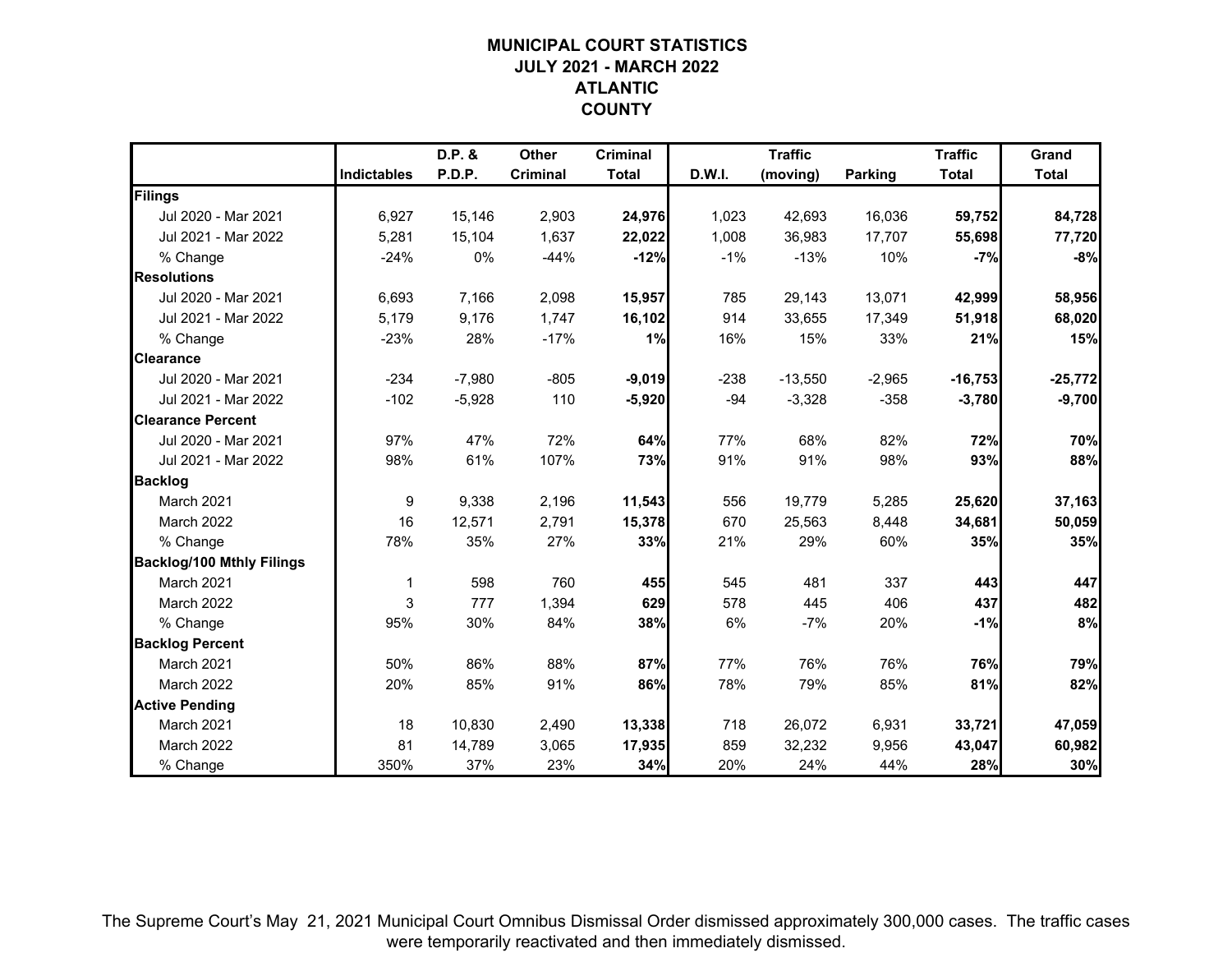# **MUNICIPAL COURT STATISTICSJULY 2021 - MARCH 2022 BERGEN COUNTY**

|                                  |                    | D.P. &    | Other    | <b>Criminal</b> |        | <b>Traffic</b> |                | <b>Traffic</b> | Grand        |
|----------------------------------|--------------------|-----------|----------|-----------------|--------|----------------|----------------|----------------|--------------|
|                                  | <b>Indictables</b> | P.D.P.    | Criminal | <b>Total</b>    | D.W.I. | (moving)       | <b>Parking</b> | <b>Total</b>   | <b>Total</b> |
| Filings                          |                    |           |          |                 |        |                |                |                |              |
| Jul 2020 - Mar 2021              | 5,295              | 32,764    | 7,440    | 45,499          | 1,157  | 96,926         | 193,606        | 291,689        | 337,188      |
| Jul 2021 - Mar 2022              | 4,700              | 35,943    | 6,768    | 47,411          | 1,289  | 115,505        | 201,890        | 318,684        | 366,095      |
| % Change                         | $-11%$             | 10%       | $-9%$    | 4%              | 11%    | 19%            | 4%             | 9%             | 9%           |
| <b>Resolutions</b>               |                    |           |          |                 |        |                |                |                |              |
| Jul 2020 - Mar 2021              | 4,899              | 10,739    | 6,695    | 22,333          | 1,029  | 68,608         | 149,773        | 219,410        | 241,743      |
| Jul 2021 - Mar 2022              | 4,366              | 15,834    | 6,510    | 26,710          | 1,283  | 127,339        | 190,383        | 319,005        | 345,715      |
| % Change                         | $-11%$             | 47%       | $-3%$    | 20%             | 25%    | 86%            | 27%            | 45%            | 43%          |
| <b>Clearance</b>                 |                    |           |          |                 |        |                |                |                |              |
| Jul 2020 - Mar 2021              | $-396$             | $-22,025$ | $-745$   | $-23,166$       | $-128$ | $-28,318$      | $-43,833$      | $-72,279$      | $-95,445$    |
| Jul 2021 - Mar 2022              | $-334$             | $-20,109$ | $-258$   | $-20,701$       | $-6$   | 11,834         | $-11,507$      | 321            | $-20,380$    |
| <b>Clearance Percent</b>         |                    |           |          |                 |        |                |                |                |              |
| Jul 2020 - Mar 2021              | 93%                | 33%       | 90%      | 49%             | 89%    | 71%            | 77%            | 75%            | 72%          |
| Jul 2021 - Mar 2022              | 93%                | 44%       | 96%      | 56%             | 100%   | 110%           | 94%            | 100%           | 94%          |
| <b>Backlog</b>                   |                    |           |          |                 |        |                |                |                |              |
| March 2021                       | 122                | 10,933    | 4,395    | 15,450          | 680    | 43,989         | 69,742         | 114,411        | 129,861      |
| March 2022                       | 126                | 9,006     | 5,171    | 14,303          | 825    | 44,723         | 92,379         | 137,927        | 152,230      |
| % Change                         | 3%                 | $-18%$    | 18%      | $-7%$           | 21%    | 2%             | 32%            | 21%            | 17%          |
| <b>Backlog/100 Mthly Filings</b> |                    |           |          |                 |        |                |                |                |              |
| March 2021                       | 22                 | 314       | 597      | 324             | 614    | 495            | 389            | 425            | 410          |
| March 2022                       | 25                 | 237       | 691      | 283             | 561    | 313            | 412            | 374            | 363          |
| % Change                         | 14%                | $-25%$    | 16%      | $-13%$          | $-9%$  | $-37%$         | 6%             | $-12%$         | $-11%$       |
| <b>Backlog Percent</b>           |                    |           |          |                 |        |                |                |                |              |
| March 2021                       | 80%                | 91%       | 84%      | 88%             | 77%    | 72%            | 76%            | 74%            | 76%          |
| March 2022                       | 73%                | 90%       | 86%      | 88%             | 77%    | 72%            | 78%            | 75%            | 77%          |
| <b>Active Pending</b>            |                    |           |          |                 |        |                |                |                |              |
| March 2021                       | 152                | 12,061    | 5,263    | 17,476          | 883    | 61,386         | 91,683         | 153,952        | 171,428      |
| March 2022                       | 172                | 10,054    | 6,011    | 16,237          | 1,076  | 62,483         | 119,155        | 182,714        | 198,951      |
| % Change                         | 13%                | $-17%$    | 14%      | $-7%$           | 22%    | 2%             | 30%            | 19%            | 16%          |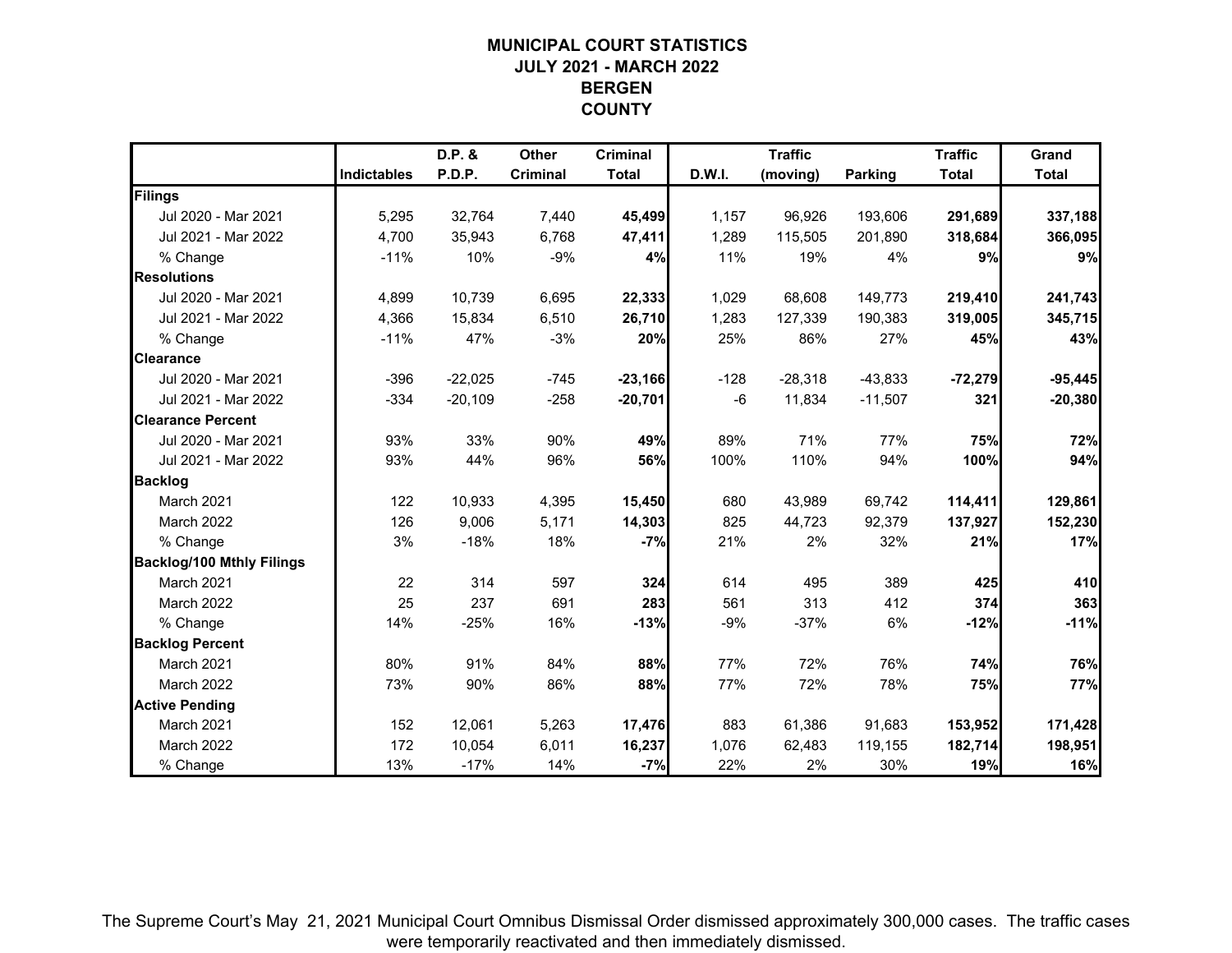# **MUNICIPAL COURT STATISTICSJULY 2021 - MARCH 2022 BURLINGTON COUNTY**

|                                  |                    | D.P. &        | Other    | <b>Criminal</b> |               | <b>Traffic</b> |                | <b>Traffic</b> | Grand        |
|----------------------------------|--------------------|---------------|----------|-----------------|---------------|----------------|----------------|----------------|--------------|
|                                  | <b>Indictables</b> | <b>P.D.P.</b> | Criminal | <b>Total</b>    | <b>D.W.I.</b> | (moving)       | <b>Parking</b> | <b>Total</b>   | <b>Total</b> |
| Filings                          |                    |               |          |                 |               |                |                |                |              |
| Jul 2020 - Mar 2021              | 5,338              | 12,321        | 3,415    | 21,074          | 1,086         | 77,976         | 2,212          | 81,274         | 102,348      |
| Jul 2021 - Mar 2022              | 5,768              | 10,261        | 3,179    | 19,208          | 1,216         | 71,054         | 5,087          | 77,357         | 96,565       |
| % Change                         | 8%                 | $-17%$        | $-7%$    | $-9%$           | 12%           | -9%            | 130%           | $-5%$          | $-6%$        |
| <b>Resolutions</b>               |                    |               |          |                 |               |                |                |                |              |
| Jul 2020 - Mar 2021              | 5,304              | 7,326         | 4,015    | 16,645          | 852           | 59,630         | 1,750          | 62,232         | 78,877       |
| Jul 2021 - Mar 2022              | 5,766              | 9,502         | 4,062    | 19,330          | 1,242         | 85,839         | 4,956          | 92,037         | 111,367      |
| % Change                         | 9%                 | 30%           | 1%       | 16%             | 46%           | 44%            | 183%           | 48%            | 41%          |
| <b>Clearance</b>                 |                    |               |          |                 |               |                |                |                |              |
| Jul 2020 - Mar 2021              | $-34$              | $-4,995$      | 600      | $-4,429$        | $-234$        | $-18,346$      | $-462$         | $-19,042$      | $-23,471$    |
| Jul 2021 - Mar 2022              | $-2$               | $-759$        | 883      | 122             | 26            | 14,785         | $-131$         | 14,680         | 14,802       |
| <b>Clearance Percent</b>         |                    |               |          |                 |               |                |                |                |              |
| Jul 2020 - Mar 2021              | 99%                | 59%           | 118%     | 79%             | 78%           | 76%            | 79%            | 77%            | 77%          |
| Jul 2021 - Mar 2022              | 100%               | 93%           | 128%     | 101%            | 102%          | 121%           | 97%            | 119%           | 115%         |
| <b>Backlog</b>                   |                    |               |          |                 |               |                |                |                |              |
| March 2021                       | 14                 | 6,475         | 3,060    | 9,549           | 594           | 24,822         | 897            | 26,313         | 35,862       |
| March 2022                       | 11                 | 4,541         | 3,364    | 7,916           | 536           | 12,850         | 1,467          | 14,853         | 22,769       |
| % Change                         | $-21%$             | $-30%$        | 10%      | $-17%$          | $-10%$        | $-48%$         | 64%            | $-44%$         | $-37%$       |
| <b>Backlog/100 Mthly Filings</b> |                    |               |          |                 |               |                |                |                |              |
| March 2021                       | $\overline{c}$     | 491           | 890      | 427             | 557           | 336            | 425            | 342            | 361          |
| March 2022                       | $\overline{2}$     | 405           | 878      | 370             | 407           | 129            | 270            | 139            | 178          |
| % Change                         | $-29%$             | $-18%$        | $-1%$    | $-14%$          | $-27%$        | $-62%$         | $-37%$         | $-59%$         | $-51%$       |
| <b>Backlog Percent</b>           |                    |               |          |                 |               |                |                |                |              |
| March 2021                       | 35%                | 85%           | 87%      | 86%             | 75%           | 71%            | 69%            | 71%            | 74%          |
| March 2022                       | 34%                | 81%           | 89%      | 84%             | 70%           | 58%            | 78%            | 60%            | 66%          |
| <b>Active Pending</b>            |                    |               |          |                 |               |                |                |                |              |
| March 2021                       | 40                 | 7,578         | 3,501    | 11,119          | 794           | 35,170         | 1,308          | 37,272         | 48,391       |
| March 2022                       | 32                 | 5,620         | 3,773    | 9,425           | 766           | 22,302         | 1,875          | 24,943         | 34,368       |
| % Change                         | $-20%$             | $-26%$        | 8%       | $-15%$          | $-4%$         | $-37%$         | 43%            | $-33%$         | $-29%$       |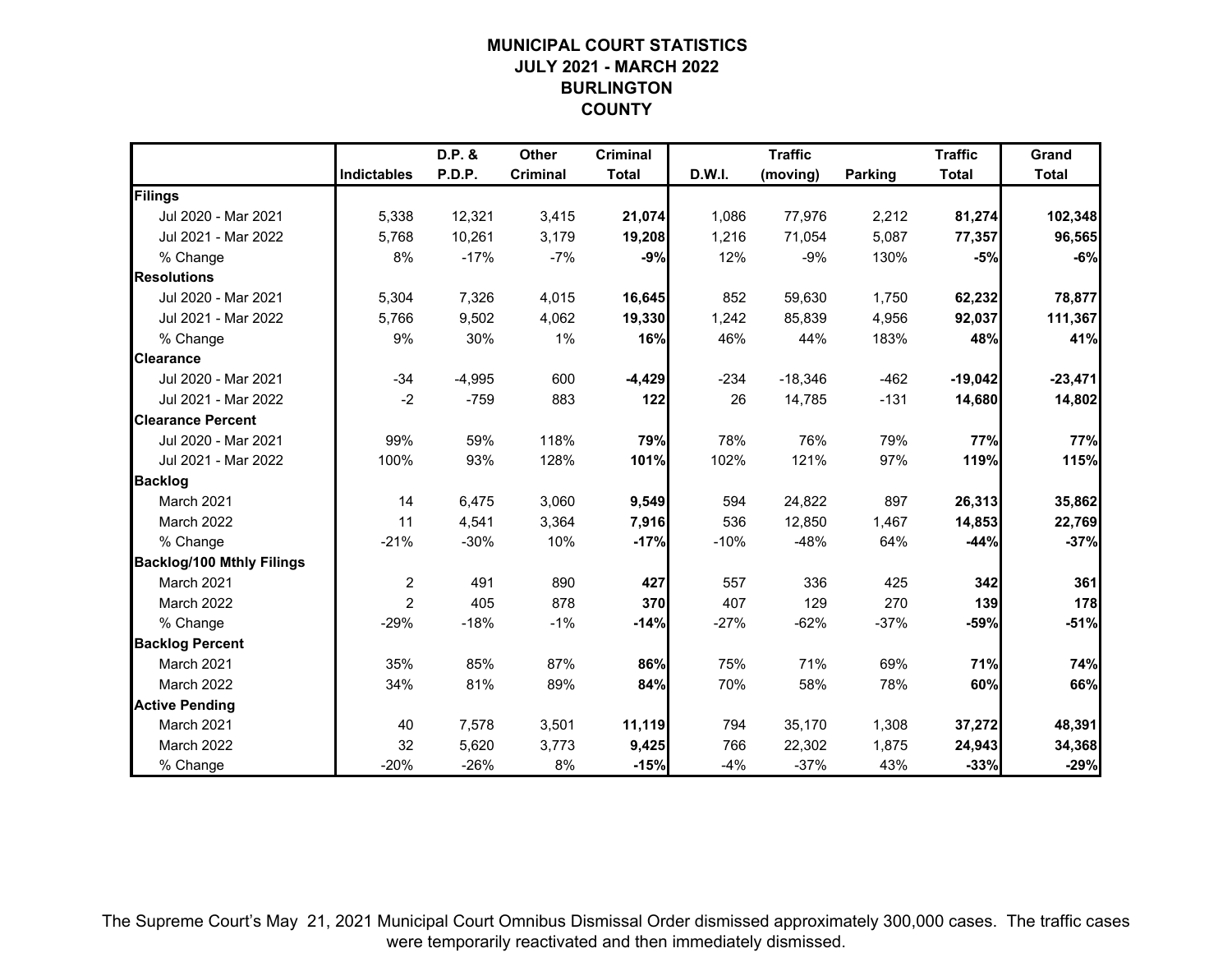# **MUNICIPAL COURT STATISTICSJULY 2021 - MARCH 2022 CAMDEN COUNTY**

|                                  |                    | D.P. &    | Other           | <b>Criminal</b> |               | <b>Traffic</b> |          | <b>Traffic</b> | Grand        |
|----------------------------------|--------------------|-----------|-----------------|-----------------|---------------|----------------|----------|----------------|--------------|
|                                  | <b>Indictables</b> | P.D.P.    | <b>Criminal</b> | <b>Total</b>    | <b>D.W.I.</b> | (moving)       | Parking  | <b>Total</b>   | <b>Total</b> |
| Filings                          |                    |           |                 |                 |               |                |          |                |              |
| Jul 2020 - Mar 2021              | 13,235             | 29,928    | 7,257           | 50,420          | 1,227         | 84,758         | 22,922   | 108,907        | 159,327      |
| Jul 2021 - Mar 2022              | 12,485             | 26,519    | 6,891           | 45,895          | 1,182         | 82,038         | 40,090   | 123,310        | 169,205      |
| % Change                         | $-6%$              | $-11%$    | $-5%$           | $-9%$           | $-4%$         | $-3%$          | 75%      | 13%            | 6%           |
| <b>Resolutions</b>               |                    |           |                 |                 |               |                |          |                |              |
| Jul 2020 - Mar 2021              | 13,075             | 14,607    | 6,334           | 34,016          | 849           | 47,305         | 16,652   | 64,806         | 98,822       |
| Jul 2021 - Mar 2022              | 12,368             | 21,106    | 7,129           | 40,603          | 1,471         | 102,125        | 36,959   | 140,555        | 181,158      |
| % Change                         | $-5%$              | 44%       | 13%             | 19%             | 73%           | 116%           | 122%     | 117%           | 83%          |
| <b>Clearance</b>                 |                    |           |                 |                 |               |                |          |                |              |
| Jul 2020 - Mar 2021              | $-160$             | $-15,321$ | $-923$          | $-16,404$       | $-378$        | $-37,453$      | $-6,270$ | $-44,101$      | $-60,505$    |
| Jul 2021 - Mar 2022              | $-117$             | $-5,413$  | 238             | $-5,292$        | 289           | 20,087         | $-3,131$ | 17,245         | 11,953       |
| <b>Clearance Percent</b>         |                    |           |                 |                 |               |                |          |                |              |
| Jul 2020 - Mar 2021              | 99%                | 49%       | 87%             | 67%             | 69%           | 56%            | 73%      | 60%            | 62%          |
| Jul 2021 - Mar 2022              | 99%                | 80%       | 103%            | 88%             | 124%          | 124%           | 92%      | 114%           | 107%         |
| <b>Backlog</b>                   |                    |           |                 |                 |               |                |          |                |              |
| March 2021                       | 4                  | 15,849    | 5,124           | 20,977          | 795           | 48,267         | 8,663    | 57,725         | 78,702       |
| March 2022                       | 8                  | 11,122    | 5,471           | 16,601          | 655           | 32,033         | 16,089   | 48,777         | 65,378       |
| % Change                         | 100%               | $-30%$    | 7%              | $-21%$          | $-18%$        | $-34%$         | 86%      | $-16%$         | $-17%$       |
| <b>Backlog/100 Mthly Filings</b> |                    |           |                 |                 |               |                |          |                |              |
| March 2021                       | 0                  | 500       | 699             | 398             | 662           | 591            | 394      | 551            | 500          |
| March 2022                       | 1                  | 364       | 678             | 315             | 501           | 293            | 347      | 311            | 312          |
| % Change                         | 93%                | $-27%$    | $-3%$           | $-21%$          | $-24%$        | $-50%$         | $-12%$   | $-44%$         | $-38%$       |
| <b>Backlog Percent</b>           |                    |           |                 |                 |               |                |          |                |              |
| March 2021                       | 8%                 | 85%       | 87%             | 85%             | 77%           | 77%            | 73%      | 76%            | 79%          |
| March 2022                       | 24%                | 84%       | 85%             | 84%             | 77%           | 74%            | 78%      | 75%            | 77%          |
| <b>Active Pending</b>            |                    |           |                 |                 |               |                |          |                |              |
| March 2021                       | 48                 | 18,709    | 5,883           | 24,640          | 1,029         | 62,656         | 11,828   | 75,513         | 100,153      |
| March 2022                       | 34                 | 13,255    | 6,412           | 19,701          | 847           | 43,436         | 20,696   | 64,979         | 84,680       |
| % Change                         | $-29%$             | $-29%$    | 9%              | $-20%$          | $-18%$        | $-31%$         | 75%      | $-14%$         | $-15%$       |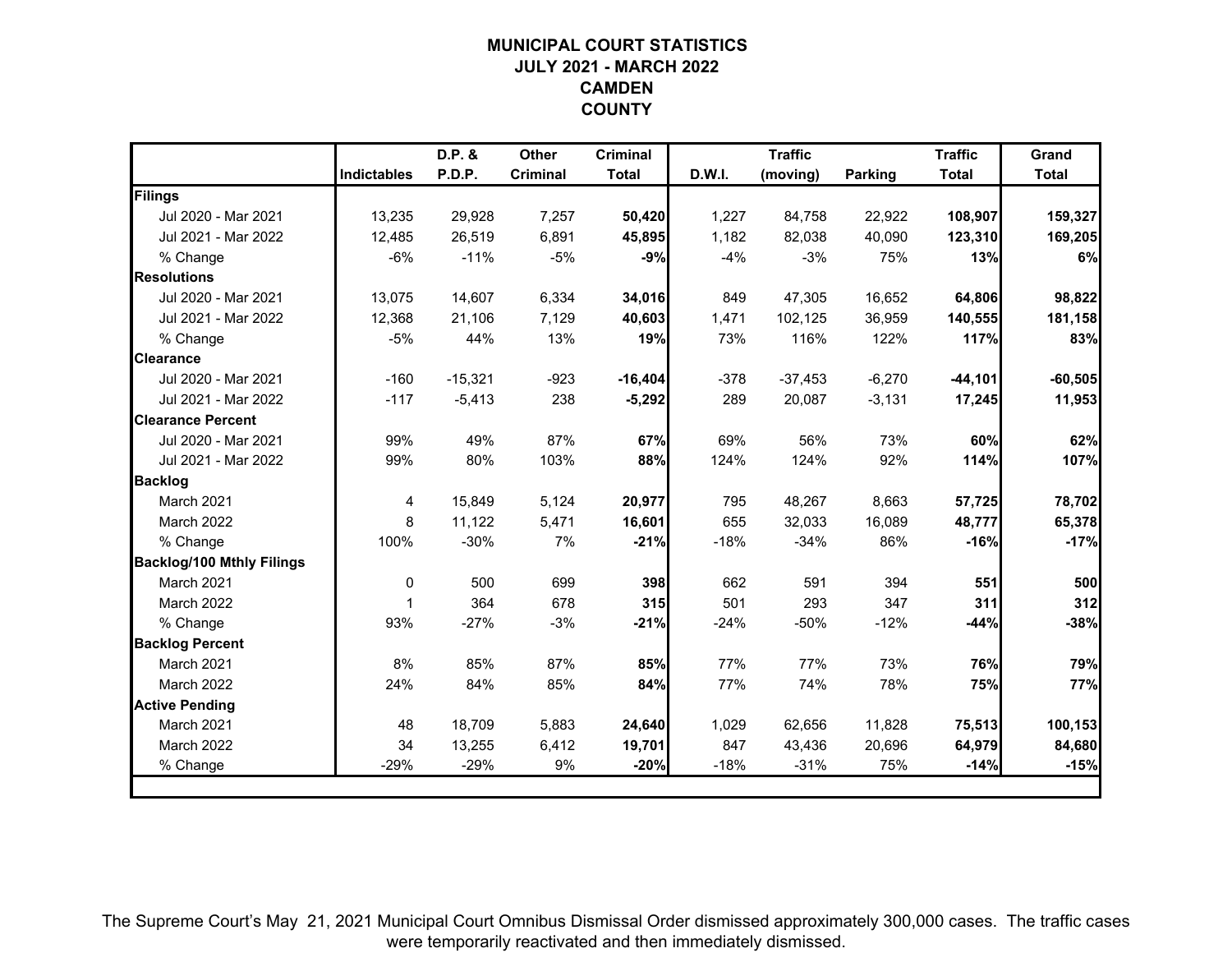# **MUNICIPAL COURT STATISTICSJULY 2021 - MARCH 2022 CAPE MAY COUNTY**

|                                  |                    | D.P. &   | Other    | <b>Criminal</b> |               | <b>Traffic</b> |                | <b>Traffic</b> | Grand        |
|----------------------------------|--------------------|----------|----------|-----------------|---------------|----------------|----------------|----------------|--------------|
|                                  | <b>Indictables</b> | P.D.P.   | Criminal | <b>Total</b>    | <b>D.W.I.</b> | (moving)       | <b>Parking</b> | <b>Total</b>   | <b>Total</b> |
| Filings                          |                    |          |          |                 |               |                |                |                |              |
| Jul 2020 - Mar 2021              | 2,097              | 4,496    | 2,129    | 8,722           | 507           | 11,380         | 23,122         | 35,009         | 43,731       |
| Jul 2021 - Mar 2022              | 1,924              | 4,557    | 1,397    | 7,878           | 520           | 10,465         | 26,275         | 37,260         | 45,138       |
| % Change                         | $-8%$              | 1%       | $-34%$   | $-10%$          | 3%            | $-8%$          | 14%            | 6%             | 3%           |
| <b>Resolutions</b>               |                    |          |          |                 |               |                |                |                |              |
| Jul 2020 - Mar 2021              | 2,053              | 1,961    | 2,426    | 6,440           | 428           | 8,780          | 20,887         | 30,095         | 36,535       |
| Jul 2021 - Mar 2022              | 1,929              | 2,852    | 1,897    | 6,678           | 593           | 11,933         | 29,318         | 41,844         | 48,522       |
| % Change                         | $-6%$              | 45%      | $-22%$   | 4%              | 39%           | 36%            | 40%            | 39%            | 33%          |
| <b>Clearance</b>                 |                    |          |          |                 |               |                |                |                |              |
| Jul 2020 - Mar 2021              | $-44$              | $-2,535$ | 297      | $-2,282$        | $-79$         | $-2,600$       | $-2,235$       | $-4,914$       | $-7,196$     |
| Jul 2021 - Mar 2022              | 5                  | $-1,705$ | 500      | $-1,200$        | 73            | 1,468          | 3,043          | 4,584          | 3,384        |
| <b>Clearance Percent</b>         |                    |          |          |                 |               |                |                |                |              |
| Jul 2020 - Mar 2021              | 98%                | 44%      | 114%     | 74%             | 84%           | 77%            | 90%            | 86%            | 84%          |
| Jul 2021 - Mar 2022              | 100%               | 63%      | 136%     | 85%             | 114%          | 114%           | 112%           | 112%           | 107%         |
| <b>Backlog</b>                   |                    |          |          |                 |               |                |                |                |              |
| March 2021                       | $\overline{c}$     | 1,483    | 791      | 2,276           | 255           | 4,233          | 7,946          | 12,434         | 14,710       |
| March 2022                       | $\overline{c}$     | 1,476    | 829      | 2,307           | 222           | 3,604          | 9,972          | 13,798         | 16,105       |
| % Change                         | 0%                 | 0%       | 5%       | 1%              | $-13%$        | $-15%$         | 25%            | 11%            | 9%           |
| <b>Backlog/100 Mthly Filings</b> |                    |          |          |                 |               |                |                |                |              |
| March 2021                       | 1                  | 307      | 314      | 241             | 500           | 384            | 320            | 342            | 321          |
| March 2022                       | $\overline{1}$     | 299      | 531      | 264             | 355           | 216            | 322            | 286            | 282          |
| % Change                         | $-6%$              | $-3%$    | 69%      | 10%             | $-29%$        | $-44%$         | 1%             | $-17%$         | $-12%$       |
| <b>Backlog Percent</b>           |                    |          |          |                 |               |                |                |                |              |
| March 2021                       | 15%                | 87%      | 90%      | 88%             | 79%           | 76%            | 100%           | 90%            | 89%          |
| March 2022                       | 22%                | 86%      | 94%      | 88%             | 74%           | 74%            | 100%           | 91%            | 91%          |
| <b>Active Pending</b>            |                    |          |          |                 |               |                |                |                |              |
| March 2021                       | 13                 | 1,702    | 876      | 2,591           | 322           | 5,573          | 7,962          | 13,857         | 16,448       |
| March 2022                       | 9                  | 1,721    | 879      | 2,609           | 300           | 4,878          | 9,988          | 15,166         | 17,775       |
| % Change                         | $-31%$             | 1%       | 0%       | 1%              | $-7%$         | $-12%$         | 25%            | 9%             | 8%           |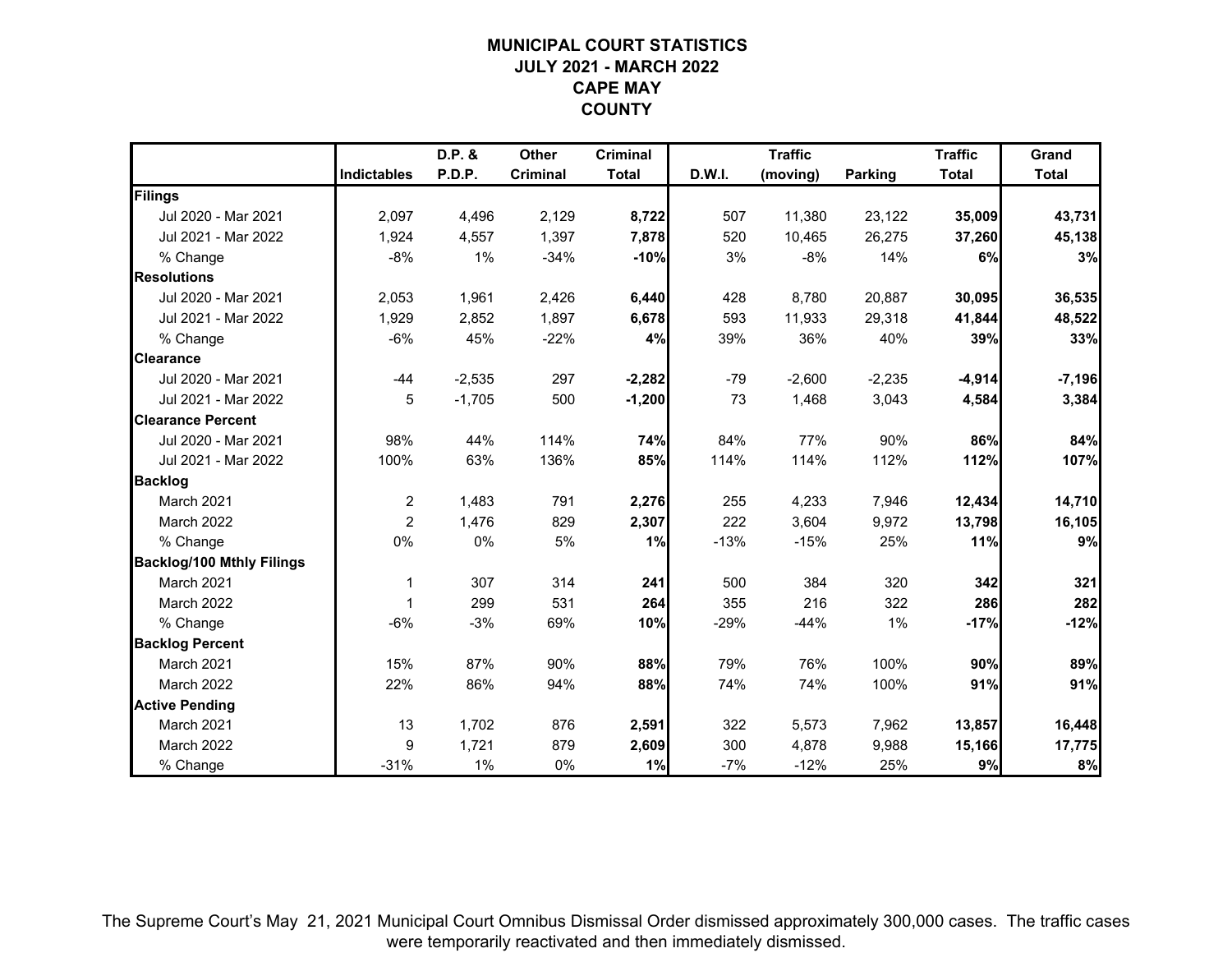# **MUNICIPAL COURT STATISTICSJULY 2021 - MARCH 2022 CUMBERLAND COUNTY**

|                                  |                    | D.P. &        | Other    | <b>Criminal</b> |               | <b>Traffic</b> |                | <b>Traffic</b> | Grand        |
|----------------------------------|--------------------|---------------|----------|-----------------|---------------|----------------|----------------|----------------|--------------|
|                                  | <b>Indictables</b> | <b>P.D.P.</b> | Criminal | <b>Total</b>    | <b>D.W.I.</b> | (moving)       | <b>Parking</b> | <b>Total</b>   | <b>Total</b> |
| Filings                          |                    |               |          |                 |               |                |                |                |              |
| Jul 2020 - Mar 2021              | 3,692              | 14,205        | 3,355    | 21,252          | 919           | 29,582         | 5,464          | 35,965         | 57,217       |
| Jul 2021 - Mar 2022              | 3,843              | 10,955        | 2,394    | 17,192          | 768           | 23,351         | 4,215          | 28,334         | 45,526       |
| % Change                         | 4%                 | $-23%$        | $-29%$   | $-19%$          | $-16%$        | $-21%$         | $-23%$         | $-21%$         | $-20%$       |
| <b>Resolutions</b>               |                    |               |          |                 |               |                |                |                |              |
| Jul 2020 - Mar 2021              | 3,630              | 4,757         | 2,874    | 11,261          | 628           | 19,517         | 3,295          | 23,440         | 34,701       |
| Jul 2021 - Mar 2022              | 3,769              | 5,558         | 2,263    | 11,590          | 980           | 26,367         | 4,123          | 31,470         | 43,060       |
| % Change                         | 4%                 | 17%           | $-21%$   | 3%              | 56%           | 35%            | 25%            | 34%            | 24%          |
| <b>Clearance</b>                 |                    |               |          |                 |               |                |                |                |              |
| Jul 2020 - Mar 2021              | $-62$              | $-9,448$      | $-481$   | $-9,991$        | $-291$        | $-10,065$      | $-2,169$       | $-12,525$      | $-22,516$    |
| Jul 2021 - Mar 2022              | $-74$              | $-5,397$      | $-131$   | $-5,602$        | 212           | 3,016          | $-92$          | 3,136          | $-2,466$     |
| <b>Clearance Percent</b>         |                    |               |          |                 |               |                |                |                |              |
| Jul 2020 - Mar 2021              | 98%                | 33%           | 86%      | 53%             | 68%           | 66%            | 60%            | 65%            | 61%          |
| Jul 2021 - Mar 2022              | 98%                | 51%           | 95%      | 67%             | 128%          | 113%           | 98%            | 111%           | 95%          |
| <b>Backlog</b>                   |                    |               |          |                 |               |                |                |                |              |
| March 2021                       | 15                 | 4,527         | 1,546    | 6,088           | 572           | 13,171         | 2,122          | 15,865         | 21,953       |
| March 2022                       | 67                 | 5,392         | 2,055    | 7,514           | 492           | 12,405         | 2,696          | 15,593         | 23,107       |
| % Change                         | 347%               | 19%           | 33%      | 23%             | $-14%$        | $-6%$          | 27%            | $-2%$          | 5%           |
| <b>Backlog/100 Mthly Filings</b> |                    |               |          |                 |               |                |                |                |              |
| March 2021                       | 4                  | 296           | 440      | 265             | 616           | 472            | 411            | 466            | 385          |
| March 2022                       | 16                 | 419           | 703      | 374             | 533           | 410            | 525            | 429            | 410          |
| % Change                         | 331%               | 42%           | 60%      | 41%             | $-13%$        | $-13%$         | 28%            | $-8%$          | 6%           |
| <b>Backlog Percent</b>           |                    |               |          |                 |               |                |                |                |              |
| March 2021                       | 31%                | 81%           | 77%      | 79%             | 80%           | 76%            | 73%            | 75%            | 77%          |
| March 2022                       | 86%                | 85%           | 85%      | 85%             | 75%           | 79%            | 81%            | 79%            | 81%          |
| <b>Active Pending</b>            |                    |               |          |                 |               |                |                |                |              |
| March 2021                       | 49                 | 5,603         | 2,006    | 7,658           | 711           | 17,402         | 2,912          | 21,025         | 28,683       |
| March 2022                       | 78                 | 6,373         | 2,425    | 8,876           | 656           | 15,747         | 3,339          | 19,742         | 28,618       |
| % Change                         | 59%                | 14%           | 21%      | 16%             | $-8%$         | $-10%$         | 15%            | $-6%$          | $0\%$        |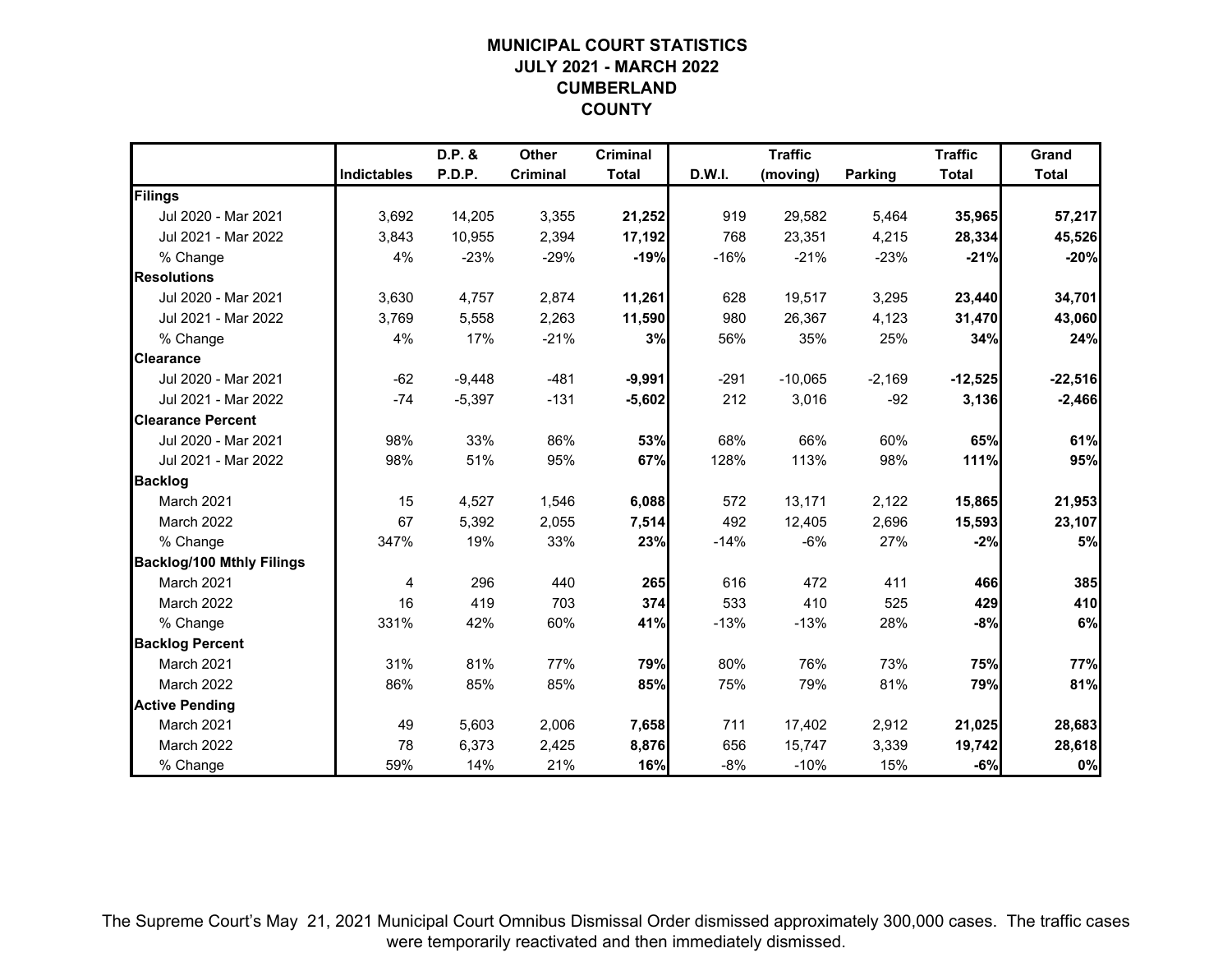# **MUNICIPAL COURT STATISTICSJULY 2021 - MARCH 2022 ESSEX COUNTY**

|                                  |                    | D.P. &        | Other      | <b>Criminal</b> |        | <b>Traffic</b> |                | <b>Traffic</b> | Grand        |
|----------------------------------|--------------------|---------------|------------|-----------------|--------|----------------|----------------|----------------|--------------|
|                                  | <b>Indictables</b> | <b>P.D.P.</b> | Criminal   | <b>Total</b>    | D.W.I. | (moving)       | <b>Parking</b> | <b>Total</b>   | <b>Total</b> |
| Filings                          |                    |               |            |                 |        |                |                |                |              |
| Jul 2020 - Mar 2021              | 19,376             | 26,474        | 27,486     | 73,336          | 707    | 120.709        | 354,692        | 476,108        | 549,444      |
| Jul 2021 - Mar 2022              | 18,489             | 29,348        | 29,945     | 77,782          | 817    | 107.914        | 403,605        | 512,336        | 590,118      |
| % Change                         | $-5%$              | 11%           | 9%         | 6%              | 16%    | $-11%$         | 14%            | 8%             | 7%           |
| <b>Resolutions</b>               |                    |               |            |                 |        |                |                |                |              |
| Jul 2020 - Mar 2021              | 19,275             | 15,870        | 11,365     | 46,510          | 553    | 65,210         | 241,482        | 307,245        | 353,755      |
| Jul 2021 - Mar 2022              | 18,211             | 21,304        | 25,252     | 64,767          | 826    | 113,708        | 327,166        | 441,700        | 506,467      |
| % Change                         | $-6%$              | 34%           | 122%       | 39%             | 49%    | 74%            | 35%            | 44%            | 43%          |
| <b>Clearance</b>                 |                    |               |            |                 |        |                |                |                |              |
| Jul 2020 - Mar 2021              | $-101$             | $-10,604$     | $-16, 121$ | $-26,826$       | $-154$ | $-55,499$      | $-113,210$     | $-168,863$     | $-195,689$   |
| Jul 2021 - Mar 2022              | $-278$             | $-8,044$      | $-4,693$   | $-13,015$       | 9      | 5.794          | $-76,439$      | $-70,636$      | $-83,651$    |
| <b>Clearance Percent</b>         |                    |               |            |                 |        |                |                |                |              |
| Jul 2020 - Mar 2021              | 99%                | 60%           | 41%        | 63%             | 78%    | 54%            | 68%            | 65%            | 64%          |
| Jul 2021 - Mar 2022              | 98%                | 73%           | 84%        | 83%             | 101%   | 105%           | 81%            | 86%            | 86%          |
| <b>Backlog</b>                   |                    |               |            |                 |        |                |                |                |              |
| March 2021                       | 10                 | 13,633        | 25,426     | 39,069          | 335    | 67,843         | 129,827        | 198,005        | 237,074      |
| March 2022                       | 13                 | 11,179        | 33,404     | 44,596          | 359    | 76,755         | 231,744        | 308,858        | 353,454      |
| % Change                         | 30%                | $-18%$        | 31%        | 14%             | 7%     | 13%            | 79%            | 56%            | 49%          |
| <b>Backlog/100 Mthly Filings</b> |                    |               |            |                 |        |                |                |                |              |
| March 2021                       | 1                  | 472           | 898        | 508             | 490    | 611            | 401            | 455            | 463          |
| March 2022                       | $\overline{1}$     | 360           | 995        | 524             | 397    | 545            | 502            | 512            | 513          |
| % Change                         | 25%                | $-24%$        | 11%        | 3%              | $-19%$ | $-11%$         | 25%            | 13%            | 11%          |
| <b>Backlog Percent</b>           |                    |               |            |                 |        |                |                |                |              |
| March 2021                       | 16%                | 82%           | 88%        | 86%             | 70%    | 68%            | 70%            | 70%            | 72%          |
| March 2022                       | 10%                | 81%           | 89%        | 87%             | 67%    | 74%            | 77%            | 76%            | 77%          |
| <b>Active Pending</b>            |                    |               |            |                 |        |                |                |                |              |
| March 2021                       | 61                 | 16,598        | 28,853     | 45,512          | 476    | 99,861         | 184,441        | 284,778        | 330,290      |
| March 2022                       | 132                | 13,755        | 37,590     | 51,477          | 533    | 103,343        | 302,408        | 406,284        | 457,761      |
| % Change                         | 116%               | $-17%$        | 30%        | 13%             | 12%    | 3%             | 64%            | 43%            | 39%          |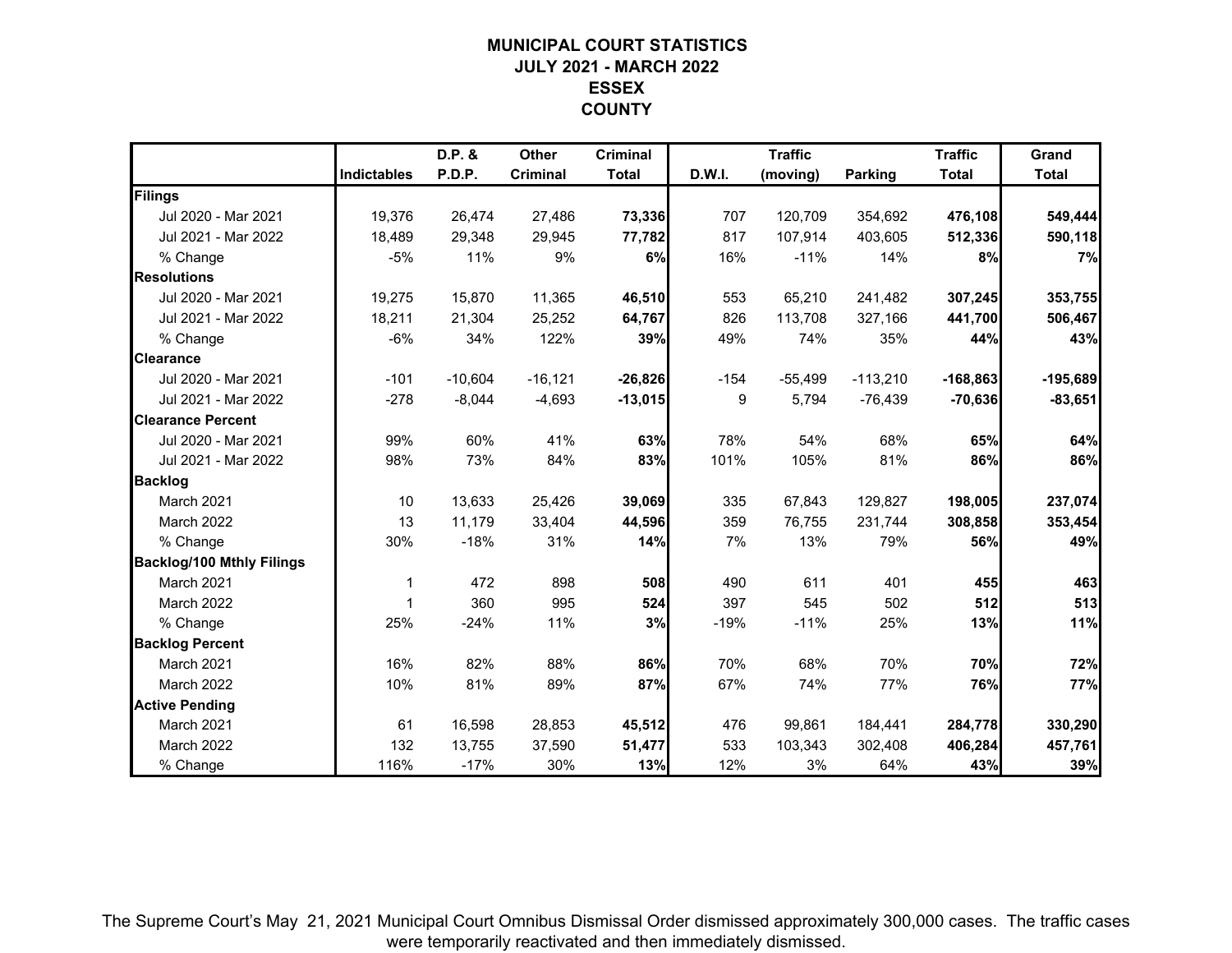# **MUNICIPAL COURT STATISTICSJULY 2021 - MARCH 2022 GLOUCESTER COUNTY**

|                                  |                    | D.P. &   | <b>Other</b> | <b>Criminal</b> |        | <b>Traffic</b> |                | <b>Traffic</b> | Grand        |
|----------------------------------|--------------------|----------|--------------|-----------------|--------|----------------|----------------|----------------|--------------|
|                                  | <b>Indictables</b> | P.D.P.   | Criminal     | <b>Total</b>    | D.W.I. | (moving)       | <b>Parking</b> | <b>Total</b>   | <b>Total</b> |
| Filings                          |                    |          |              |                 |        |                |                |                |              |
| Jul 2020 - Mar 2021              | 3,512              | 13,207   | 2,176        | 18,895          | 608    | 26,279         | 3,742          | 30,629         | 49,524       |
| Jul 2021 - Mar 2022              | 3,260              | 10,758   | 2,996        | 17,014          | 626    | 31,544         | 6,313          | 38,483         | 55,497       |
| % Change                         | $-7%$              | $-19%$   | 38%          | $-10%$          | 3%     | 20%            | 69%            | 26%            | 12%          |
| <b>Resolutions</b>               |                    |          |              |                 |        |                |                |                |              |
| Jul 2020 - Mar 2021              | 3,469              | 6,130    | 2,295        | 11,894          | 581    | 20,367         | 2,490          | 23,438         | 35,332       |
| Jul 2021 - Mar 2022              | 3,229              | 7,110    | 2,782        | 13,121          | 676    | 36,633         | 6,007          | 43,316         | 56,437       |
| % Change                         | $-7%$              | 16%      | 21%          | 10%             | 16%    | 80%            | 141%           | 85%            | 60%          |
| <b>Clearance</b>                 |                    |          |              |                 |        |                |                |                |              |
| Jul 2020 - Mar 2021              | $-43$              | $-7,077$ | 119          | $-7,001$        | $-27$  | $-5,912$       | $-1,252$       | $-7,191$       | $-14,192$    |
| Jul 2021 - Mar 2022              | $-31$              | $-3,648$ | $-214$       | $-3,893$        | 50     | 5,089          | $-306$         | 4,833          | 940          |
| <b>Clearance Percent</b>         |                    |          |              |                 |        |                |                |                |              |
| Jul 2020 - Mar 2021              | 99%                | 46%      | 105%         | 63%             | 96%    | 78%            | 67%            | 77%            | 71%          |
| Jul 2021 - Mar 2022              | 99%                | 66%      | 93%          | 77%             | 108%   | 116%           | 95%            | 113%           | 102%         |
| <b>Backlog</b>                   |                    |          |              |                 |        |                |                |                |              |
| March 2021                       | 1                  | 5,115    | 1,447        | 6,563           | 379    | 12,586         | 1,656          | 14,621         | 21,184       |
| March 2022                       | 1                  | 4,508    | 1,884        | 6,393           | 317    | 8,109          | 1,691          | 10,117         | 16,510       |
| % Change                         | 0%                 | $-12%$   | 30%          | $-3%$           | $-16%$ | $-36%$         | 2%             | $-31%$         | $-22%$       |
| <b>Backlog/100 Mthly Filings</b> |                    |          |              |                 |        |                |                |                |              |
| March 2021                       | 0                  | 352      | 615          | 320             | 624    | 505            | 497            | 506            | 429          |
| March 2022                       | 0                  | 359      | 531          | 323             | 451    | 190            | 269            | 204            | 238          |
| % Change                         | $-1\%$             | 2%       | $-14%$       | 1%              | $-28%$ | $-62%$         | $-46%$         | $-60%$         | $-45%$       |
| <b>Backlog Percent</b>           |                    |          |              |                 |        |                |                |                |              |
| March 2021                       | 5%                 | 85%      | 80%          | 83%             | 79%    | 75%            | 72%            | 74%            | 77%          |
| March 2022                       | 6%                 | 82%      | 79%          | 81%             | 71%    | 63%            | 59%            | 63%            | 69%          |
| <b>Active Pending</b>            |                    |          |              |                 |        |                |                |                |              |
| March 2021                       | 21                 | 6,047    | 1,800        | 7,868           | 482    | 16,887         | 2,315          | 19,684         | 27,552       |
| March 2022                       | 16                 | 5,515    | 2,385        | 7,916           | 444    | 12,772         | 2,853          | 16,069         | 23,985       |
| % Change                         | $-24%$             | $-9%$    | 33%          | 1%              | $-8%$  | $-24%$         | 23%            | $-18%$         | $-13%$       |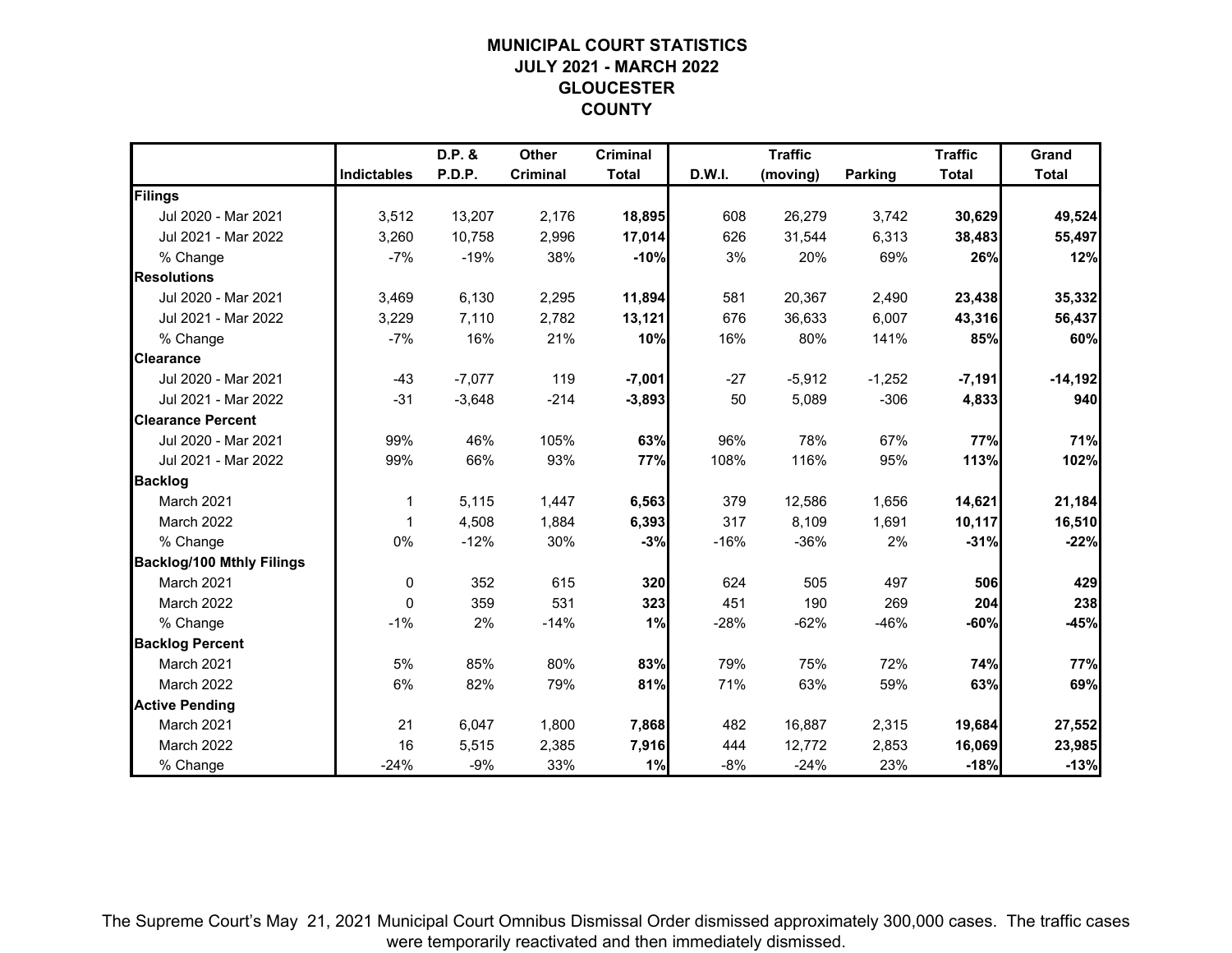# **MUNICIPAL COURT STATISTICSJULY 2021 - MARCH 2022 HUDSON COUNTY**

|                                  |                    | D.P. &   | Other    | <b>Criminal</b> |        | <b>Traffic</b> |                | <b>Traffic</b> | Grand        |
|----------------------------------|--------------------|----------|----------|-----------------|--------|----------------|----------------|----------------|--------------|
|                                  | <b>Indictables</b> | P.D.P.   | Criminal | <b>Total</b>    | D.W.I. | (moving)       | <b>Parking</b> | <b>Total</b>   | <b>Total</b> |
| Filings                          |                    |          |          |                 |        |                |                |                |              |
| Jul 2020 - Mar 2021              | 10,972             | 17,721   | 16,010   | 44,703          | 739    | 47,072         | 635,231        | 683,042        | 727,745      |
| Jul 2021 - Mar 2022              | 12,097             | 18,930   | 16,142   | 47,169          | 739    | 51,290         | 689,218        | 741,247        | 788,416      |
| % Change                         | 10%                | 7%       | 1%       | 6%              | 0%     | 9%             | 8%             | 9%             | 8%           |
| <b>Resolutions</b>               |                    |          |          |                 |        |                |                |                |              |
| Jul 2020 - Mar 2021              | 10,607             | 10,411   | 9,988    | 31,006          | 498    | 33,279         | 434,954        | 468,731        | 499,737      |
| Jul 2021 - Mar 2022              | 11,551             | 13,248   | 12,286   | 37,085          | 829    | 49,399         | 614,510        | 664,738        | 701,823      |
| % Change                         | 9%                 | 27%      | 23%      | 20%             | 66%    | 48%            | 41%            | 42%            | 40%          |
| <b>Clearance</b>                 |                    |          |          |                 |        |                |                |                |              |
| Jul 2020 - Mar 2021              | $-365$             | $-7,310$ | $-6,022$ | $-13,697$       | $-241$ | $-13,793$      | $-200,277$     | $-214,311$     | $-228,008$   |
| Jul 2021 - Mar 2022              | -546               | $-5,682$ | $-3,856$ | $-10,084$       | 90     | $-1,891$       | $-74,708$      | $-76,509$      | $-86,593$    |
| <b>Clearance Percent</b>         |                    |          |          |                 |        |                |                |                |              |
| Jul 2020 - Mar 2021              | 97%                | 59%      | 62%      | 69%             | 67%    | 71%            | 68%            | 69%            | 69%          |
| Jul 2021 - Mar 2022              | 95%                | 70%      | 76%      | 79%             | 112%   | 96%            | 89%            | 90%            | 89%          |
| <b>Backlog</b>                   |                    |          |          |                 |        |                |                |                |              |
| March 2021                       | 58                 | 12,090   | 15,612   | 27,760          | 472    | 32,349         | 272,433        | 305,254        | 333,014      |
| March 2022                       | 49                 | 10,674   | 22,206   | 32,929          | 456    | 38,078         | 390,960        | 429,494        | 462,423      |
| % Change                         | $-16%$             | $-12%$   | 42%      | 19%             | $-3%$  | 18%            | 44%            | 41%            | 39%          |
| <b>Backlog/100 Mthly Filings</b> |                    |          |          |                 |        |                |                |                |              |
| March 2021                       | 5                  | 636      | 1,031    | 605             | 647    | 713            | 433            | 452            | 461          |
| March 2022                       | 4                  | 535      | 1,260    | 656             | 546    | 632            | 498            | 508            | 516          |
| % Change                         | $-21%$             | $-16%$   | 22%      | 8%              | $-16%$ | $-11%$         | 15%            | 12%            | 12%          |
| <b>Backlog Percent</b>           |                    |          |          |                 |        |                |                |                |              |
| March 2021                       | 63%                | 90%      | 88%      | 89%             | 77%    | 60%            | 78%            | 75%            | 76%          |
| March 2022                       | 67%                | 84%      | 88%      | 87%             | 75%    | 63%            | 80%            | 78%            | 79%          |
| <b>Active Pending</b>            |                    |          |          |                 |        |                |                |                |              |
| March 2021                       | 92                 | 13,412   | 17,769   | 31,273          | 613    | 53,793         | 350,121        | 404,527        | 435,800      |
| March 2022                       | 73                 | 12,650   | 25,284   | 38,007          | 606    | 60,100         | 490,133        | 550,839        | 588,846      |
| % Change                         | $-21%$             | $-6%$    | 42%      | 22%             | $-1%$  | 12%            | 40%            | 36%            | 35%          |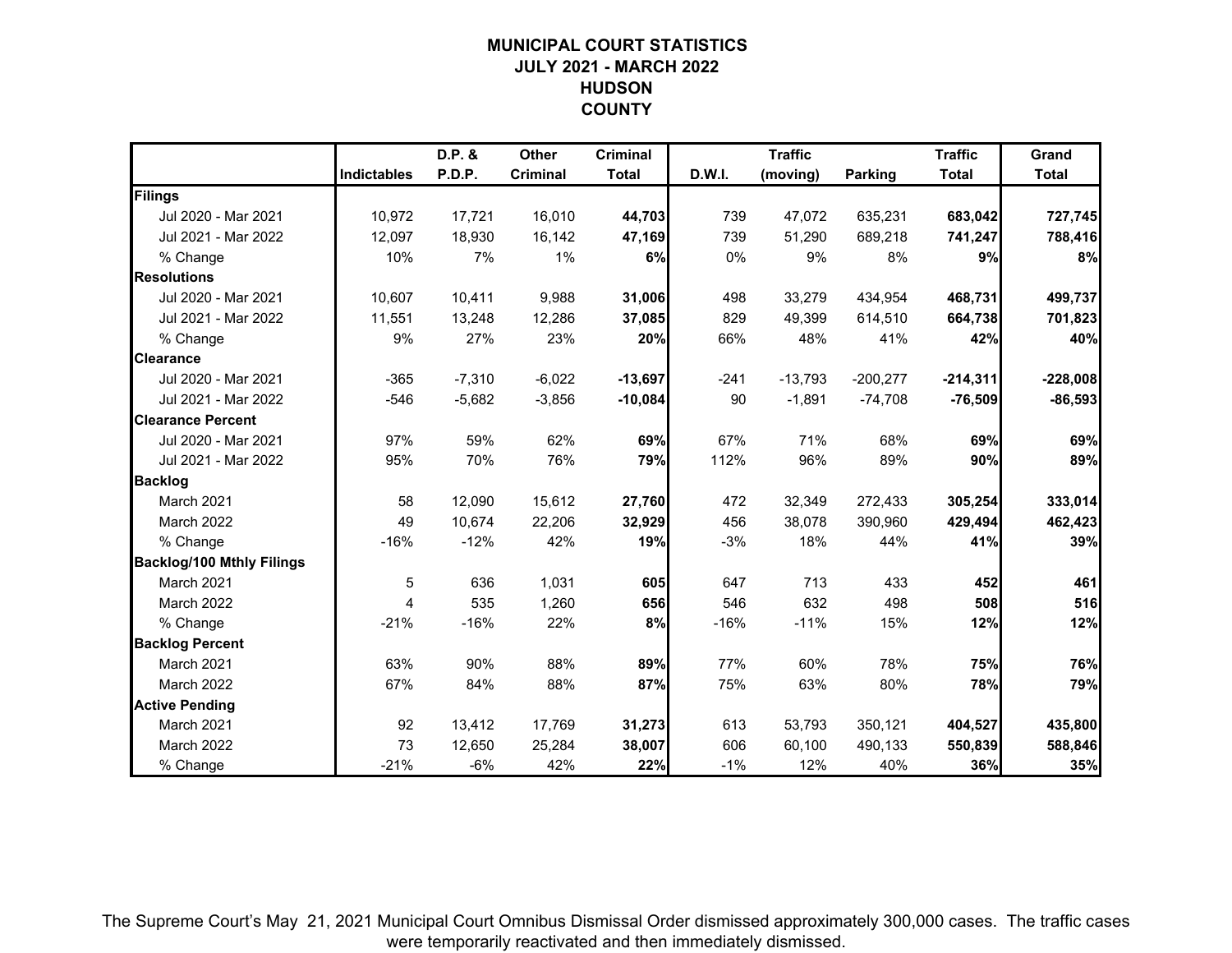# **MUNICIPAL COURT STATISTICSJULY 2021 - MARCH 2022 HUNTERDON COUNTY**

|                                  |                    | D.P. &   | Other    | <b>Criminal</b> |        | <b>Traffic</b> |                | <b>Traffic</b> | Grand        |
|----------------------------------|--------------------|----------|----------|-----------------|--------|----------------|----------------|----------------|--------------|
|                                  | <b>Indictables</b> | P.D.P.   | Criminal | <b>Total</b>    | D.W.I. | (moving)       | <b>Parking</b> | <b>Total</b>   | <b>Total</b> |
| Filings                          |                    |          |          |                 |        |                |                |                |              |
| Jul 2020 - Mar 2021              | 819                | 3,139    | 1,755    | 5,713           | 302    | 25,311         | 3,863          | 29,476         | 35,189       |
| Jul 2021 - Mar 2022              | 606                | 2,320    | 1,297    | 4,223           | 398    | 23,114         | 5,746          | 29,258         | 33,481       |
| % Change                         | $-26%$             | $-26%$   | $-26%$   | $-26%$          | 32%    | $-9%$          | 49%            | $-1%$          | $-5%$        |
| <b>Resolutions</b>               |                    |          |          |                 |        |                |                |                |              |
| Jul 2020 - Mar 2021              | 812                | 1,304    | 1,427    | 3,543           | 277    | 19,478         | 3,563          | 23,318         | 26,861       |
| Jul 2021 - Mar 2022              | 672                | 2,412    | 1,383    | 4,467           | 339    | 28,062         | 5,626          | 34,027         | 38,494       |
| % Change                         | $-17%$             | 85%      | $-3%$    | 26%             | 22%    | 44%            | 58%            | 46%            | 43%          |
| <b>Clearance</b>                 |                    |          |          |                 |        |                |                |                |              |
| Jul 2020 - Mar 2021              | $-7$               | $-1,835$ | $-328$   | $-2,170$        | $-25$  | $-5,833$       | $-300$         | $-6, 158$      | $-8,328$     |
| Jul 2021 - Mar 2022              | 66                 | 92       | 86       | 244             | $-59$  | 4,948          | $-120$         | 4,769          | 5,013        |
| <b>Clearance Percent</b>         |                    |          |          |                 |        |                |                |                |              |
| Jul 2020 - Mar 2021              | 99%                | 42%      | 81%      | 62%             | 92%    | 77%            | 92%            | 79%            | 76%          |
| Jul 2021 - Mar 2022              | 111%               | 104%     | 107%     | 106%            | 85%    | 121%           | 98%            | 116%           | 115%         |
| <b>Backlog</b>                   |                    |          |          |                 |        |                |                |                |              |
| March 2021                       | 5                  | 1,538    | 950      | 2,493           | 215    | 7,695          | 581            | 8,491          | 10,984       |
| March 2022                       | 4                  | 914      | 965      | 1,883           | 252    | 3,958          | 902            | 5,112          | 6,995        |
| % Change                         | $-20%$             | $-41%$   | 2%       | $-24%$          | 17%    | $-49%$         | 55%            | $-40%$         | $-36%$       |
| <b>Backlog/100 Mthly Filings</b> |                    |          |          |                 |        |                |                |                |              |
| March 2021                       | 6                  | 461      | 529      | 420             | 715    | 328            | 159            | 310            | 330          |
| March 2022                       | 6                  | 358      | 623      | 392             | 582    | 137            | 140            | 143            | 173          |
| % Change                         | $-7%$              | $-22%$   | 18%      | $-6%$           | $-19%$ | $-58%$         | $-12%$         | -54%           | $-48%$       |
| <b>Backlog Percent</b>           |                    |          |          |                 |        |                |                |                |              |
| March 2021                       | 83%                | 89%      | 88%      | 89%             | 82%    | 73%            | 76%            | 73%            | 76%          |
| March 2022                       | 31%                | 88%      | 88%      | 88%             | 73%    | 57%            | 67%            | 59%            | 65%          |
| <b>Active Pending</b>            |                    |          |          |                 |        |                |                |                |              |
| March 2021                       | 6                  | 1,728    | 1,077    | 2,811           | 261    | 10,578         | 767            | 11,606         | 14,417       |
| March 2022                       | 13                 | 1,039    | 1,094    | 2,146           | 346    | 7,000          | 1,352          | 8,698          | 10,844       |
| % Change                         | 117%               | $-40%$   | 2%       | $-24%$          | 33%    | $-34%$         | 76%            | $-25%$         | $-25%$       |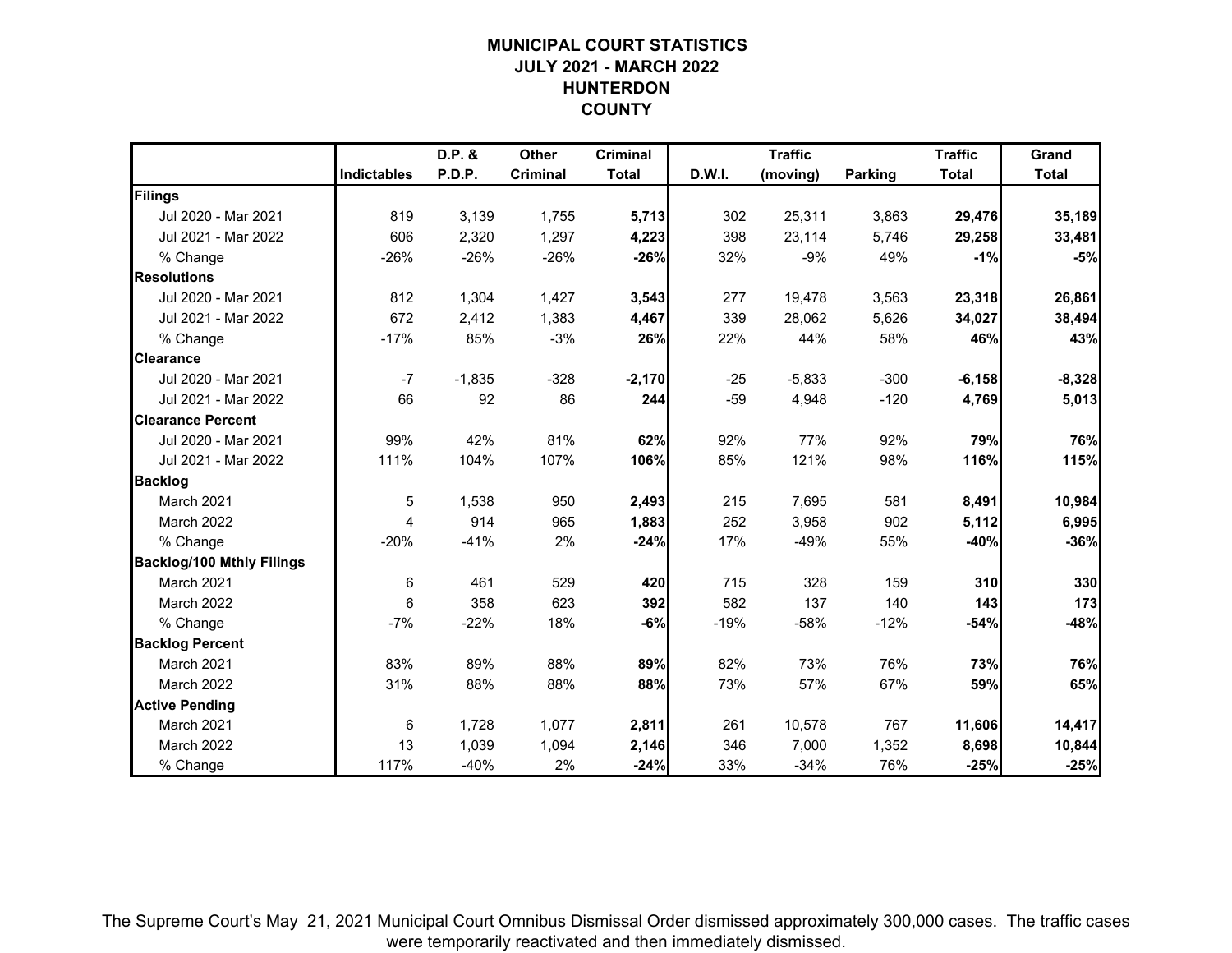# **MUNICIPAL COURT STATISTICSJULY 2021 - MARCH 2022 MERCER COUNTY**

|                                  |                    | D.P. &   | Other    | <b>Criminal</b> |        | <b>Traffic</b> |                | <b>Traffic</b> | Grand        |
|----------------------------------|--------------------|----------|----------|-----------------|--------|----------------|----------------|----------------|--------------|
|                                  | <b>Indictables</b> | P.D.P.   | Criminal | <b>Total</b>    | D.W.I. | (moving)       | <b>Parking</b> | <b>Total</b>   | <b>Total</b> |
| Filings                          |                    |          |          |                 |        |                |                |                |              |
| Jul 2020 - Mar 2021              | 6,920              | 12,141   | 3,392    | 22,453          | 668    | 55,018         | 25,639         | 81,325         | 103,778      |
| Jul 2021 - Mar 2022              | 7,725              | 11,295   | 3,888    | 22,908          | 703    | 51,517         | 35,766         | 87,986         | 110,894      |
| % Change                         | 12%                | $-7%$    | 15%      | 2%              | 5%     | $-6%$          | 39%            | 8%             | 7%           |
| <b>Resolutions</b>               |                    |          |          |                 |        |                |                |                |              |
| Jul 2020 - Mar 2021              | 6,680              | 8,100    | 3,217    | 17,997          | 595    | 33,948         | 16,261         | 50,804         | 68,801       |
| Jul 2021 - Mar 2022              | 7,465              | 11,238   | 4,074    | 22,777          | 879    | 64,151         | 37,312         | 102,342        | 125,119      |
| % Change                         | 12%                | 39%      | 27%      | 27%             | 48%    | 89%            | 129%           | 101%           | 82%          |
| <b>Clearance</b>                 |                    |          |          |                 |        |                |                |                |              |
| Jul 2020 - Mar 2021              | $-240$             | $-4,041$ | $-175$   | $-4,456$        | $-73$  | $-21,070$      | $-9,378$       | $-30,521$      | $-34,977$    |
| Jul 2021 - Mar 2022              | $-260$             | $-57$    | 186      | $-131$          | 176    | 12,634         | 1,546          | 14,356         | 14,225       |
| <b>Clearance Percent</b>         |                    |          |          |                 |        |                |                |                |              |
| Jul 2020 - Mar 2021              | 97%                | 67%      | 95%      | 80%             | 89%    | 62%            | 63%            | 62%            | 66%          |
| Jul 2021 - Mar 2022              | 97%                | 99%      | 105%     | 99%             | 125%   | 125%           | 104%           | 116%           | 113%         |
| <b>Backlog</b>                   |                    |          |          |                 |        |                |                |                |              |
| March 2021                       | 15                 | 11,919   | 5,567    | 17,501          | 420    | 31,617         | 13,533         | 45,570         | 63,071       |
| March 2022                       | $\mathbf 1$        | 10,713   | 8,069    | 18,783          | 337    | 20,978         | 11,583         | 32,898         | 51,681       |
| % Change                         | $-93%$             | $-10%$   | 45%      | 7%              | $-20%$ | $-34%$         | $-14%$         | $-28%$         | $-18%$       |
| <b>Backlog/100 Mthly Filings</b> |                    |          |          |                 |        |                |                |                |              |
| March 2021                       | $\overline{c}$     | 953      | 1,392    | 740             | 630    | 586            | 594            | 589            | 624          |
| March 2022                       | $\mathbf{0}$       | 876      | 1,840    | 756             | 421    | 302            | 305            | 304            | 389          |
| % Change                         | $-94%$             | $-8%$    | 32%      | 2%              | $-33%$ | $-48%$         | $-49%$         | -48%           | $-38%$       |
| <b>Backlog Percent</b>           |                    |          |          |                 |        |                |                |                |              |
| March 2021                       | 45%                | 92%      | 93%      | 92%             | 77%    | 79%            | 85%            | 81%            | 84%          |
| March 2022                       | 2%                 | 89%      | 95%      | 92%             | 76%    | 75%            | 65%            | 71%            | 77%          |
| <b>Active Pending</b>            |                    |          |          |                 |        |                |                |                |              |
| March 2021                       | 33                 | 12,932   | 6,009    | 18,974          | 542    | 39,820         | 15,944         | 56,306         | 75,280       |
| March 2022                       | 43                 | 12,004   | 8,455    | 20,502          | 442    | 27,894         | 17,912         | 46,248         | 66,750       |
| % Change                         | 30%                | $-7%$    | 41%      | 8%              | $-18%$ | $-30%$         | 12%            | $-18%$         | $-11%$       |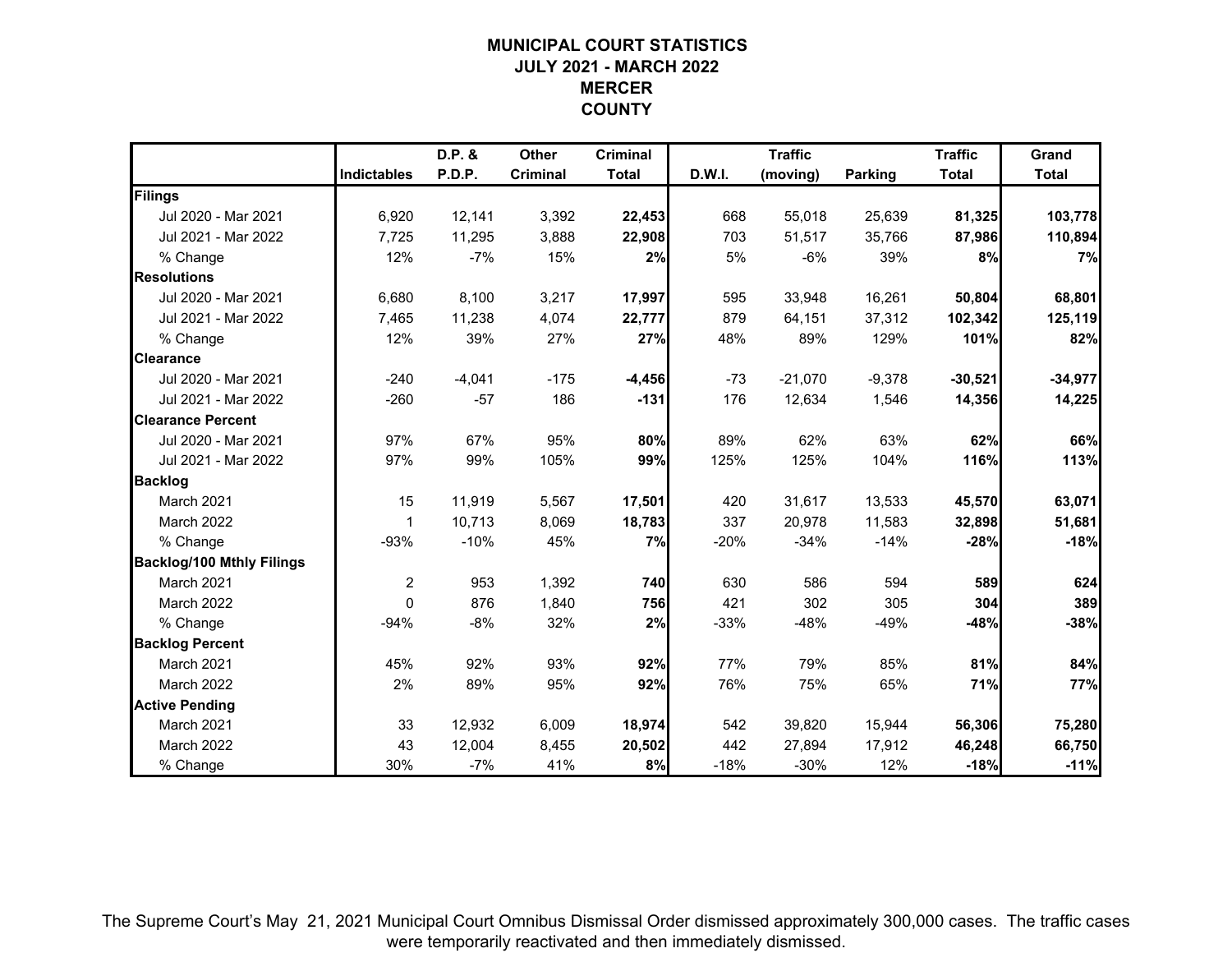# **MUNICIPAL COURT STATISTICSJULY 2021 - MARCH 2022 MIDDLESEX COUNTY**

|                                  |                    | D.P. &    | Other    | <b>Criminal</b> |        | <b>Traffic</b> |                | <b>Traffic</b> | Grand        |
|----------------------------------|--------------------|-----------|----------|-----------------|--------|----------------|----------------|----------------|--------------|
|                                  | <b>Indictables</b> | P.D.P.    | Criminal | <b>Total</b>    | D.W.I. | (moving)       | <b>Parking</b> | <b>Total</b>   | <b>Total</b> |
| Filings                          |                    |           |          |                 |        |                |                |                |              |
| Jul 2020 - Mar 2021              | 6,204              | 21,367    | 7,281    | 34,852          | 1,369  | 96,252         | 63,351         | 160,972        | 195,824      |
| Jul 2021 - Mar 2022              | 7,404              | 16,331    | 9,958    | 33,693          | 1,544  | 101,539        | 78,517         | 181,600        | 215,293      |
| % Change                         | 19%                | $-24%$    | 37%      | $-3%$           | 13%    | 5%             | 24%            | 13%            | 10%          |
| <b>Resolutions</b>               |                    |           |          |                 |        |                |                |                |              |
| Jul 2020 - Mar 2021              | 5,867              | 9,594     | 5,235    | 20,696          | 897    | 70,929         | 44,376         | 116,202        | 136,898      |
| Jul 2021 - Mar 2022              | 7,224              | 12,979    | 8,456    | 28,659          | 1,484  | 115,318        | 82,283         | 199,085        | 227,744      |
| % Change                         | 23%                | 35%       | 62%      | 38%             | 65%    | 63%            | 85%            | 71%            | 66%          |
| <b>Clearance</b>                 |                    |           |          |                 |        |                |                |                |              |
| Jul 2020 - Mar 2021              | $-337$             | $-11,773$ | $-2,046$ | $-14,156$       | $-472$ | $-25,323$      | $-18,975$      | $-44,770$      | $-58,926$    |
| Jul 2021 - Mar 2022              | $-180$             | $-3,352$  | $-1,502$ | $-5,034$        | $-60$  | 13,779         | 3,766          | 17,485         | 12,451       |
| <b>Clearance Percent</b>         |                    |           |          |                 |        |                |                |                |              |
| Jul 2020 - Mar 2021              | 95%                | 45%       | 72%      | 59%             | 66%    | 74%            | 70%            | 72%            | 70%          |
| Jul 2021 - Mar 2022              | 98%                | 79%       | 85%      | 85%             | 96%    | 114%           | 105%           | 110%           | 106%         |
| <b>Backlog</b>                   |                    |           |          |                 |        |                |                |                |              |
| March 2021                       | 39                 | 12,437    | 6,468    | 18,944          | 1,110  | 40,000         | 32,943         | 74,053         | 92,997       |
| March 2022                       | 44                 | 9,257     | 8,376    | 17,677          | 1,298  | 32,098         | 37,014         | 70,410         | 88,087       |
| % Change                         | 13%                | $-26%$    | 29%      | $-7%$           | 17%    | $-20%$         | 12%            | $-5%$          | $-5%$        |
| <b>Backlog/100 Mthly Filings</b> |                    |           |          |                 |        |                |                |                |              |
| March 2021                       | 6                  | 563       | 896      | 531             | 854    | 442            | 555            | 490            | 498          |
| March 2022                       | 5                  | 503       | 782      | 475             | 752    | 227            | 415            | 303            | 326          |
| % Change                         | $-11%$             | $-11%$    | $-13%$   | $-10%$          | $-12%$ | $-49%$         | $-25%$         | $-38%$         | $-34%$       |
| <b>Backlog Percent</b>           |                    |           |          |                 |        |                |                |                |              |
| March 2021                       | 41%                | 89%       | 86%      | 88%             | 82%    | 72%            | 81%            | 76%            | 78%          |
| March 2022                       | 55%                | 88%       | 86%      | 87%             | 81%    | 67%            | 80%            | 73%            | 76%          |
| <b>Active Pending</b>            |                    |           |          |                 |        |                |                |                |              |
| March 2021                       | 95                 | 13,916    | 7,525    | 21,536          | 1,353  | 55,756         | 40,917         | 98,026         | 119,562      |
| March 2022                       | 80                 | 10,473    | 9,774    | 20,327          | 1,599  | 47,952         | 46,323         | 95,874         | 116,201      |
| % Change                         | $-16%$             | $-25%$    | 30%      | $-6%$           | 18%    | $-14%$         | 13%            | $-2%$          | $-3%$        |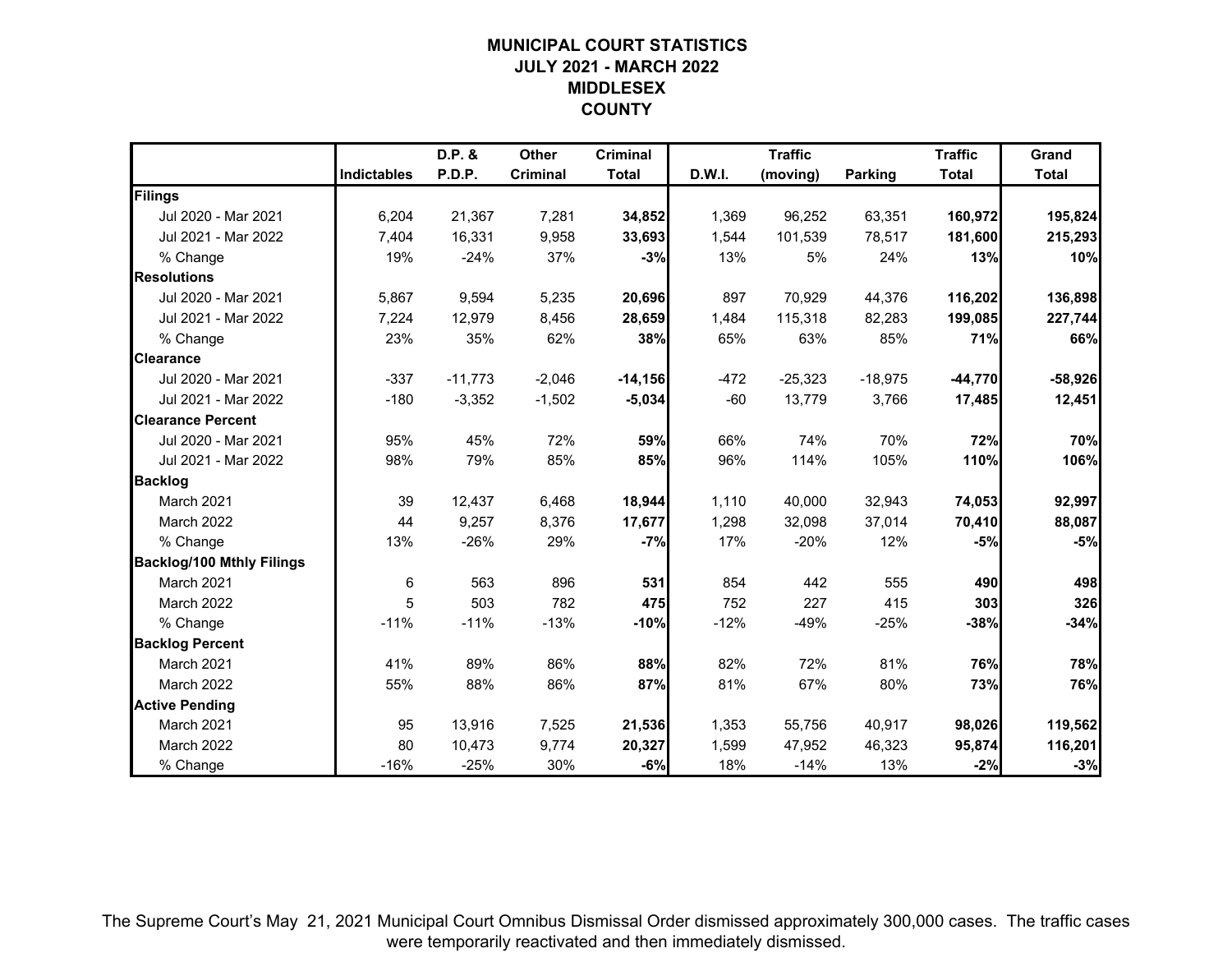# **MUNICIPAL COURT STATISTICSJULY 2021 - MARCH 2022 MONMOUTH COUNTY**

|                                  |                    | D.P. &    | Other    | <b>Criminal</b> |        | <b>Traffic</b> |                | <b>Traffic</b> | Grand        |
|----------------------------------|--------------------|-----------|----------|-----------------|--------|----------------|----------------|----------------|--------------|
|                                  | <b>Indictables</b> | P.D.P.    | Criminal | <b>Total</b>    | D.W.I. | (moving)       | <b>Parking</b> | <b>Total</b>   | <b>Total</b> |
| Filings                          |                    |           |          |                 |        |                |                |                |              |
| Jul 2020 - Mar 2021              | 6,803              | 23,482    | 9,416    | 39,701          | 1,416  | 85,361         | 59,854         | 146,631        | 186,332      |
| Jul 2021 - Mar 2022              | 5,909              | 18,136    | 7,027    | 31,072          | 1,566  | 87,828         | 73,049         | 162,443        | 193,515      |
| % Change                         | $-13%$             | $-23%$    | $-25%$   | $-22%$          | 11%    | 3%             | 22%            | 11%            | 4%           |
| <b>Resolutions</b>               |                    |           |          |                 |        |                |                |                |              |
| Jul 2020 - Mar 2021              | 6,754              | 8,749     | 8,988    | 24,491          | 1,227  | 68,313         | 53,920         | 123,460        | 147,951      |
| Jul 2021 - Mar 2022              | 5,966              | 12,090    | 8,711    | 26,767          | 1,600  | 100,910        | 73,457         | 175,967        | 202,734      |
| % Change                         | $-12%$             | 38%       | $-3%$    | 9%              | 30%    | 48%            | 36%            | 43%            | 37%          |
| <b>Clearance</b>                 |                    |           |          |                 |        |                |                |                |              |
| Jul 2020 - Mar 2021              | $-49$              | $-14,733$ | $-428$   | $-15,210$       | $-189$ | $-17,048$      | $-5,934$       | $-23,171$      | $-38,381$    |
| Jul 2021 - Mar 2022              | 57                 | $-6,046$  | 1,684    | $-4,305$        | 34     | 13,082         | 408            | 13,524         | 9,219        |
| <b>Clearance Percent</b>         |                    |           |          |                 |        |                |                |                |              |
| Jul 2020 - Mar 2021              | 99%                | 37%       | 95%      | 62%             | 87%    | 80%            | 90%            | 84%            | 79%          |
| Jul 2021 - Mar 2022              | 101%               | 67%       | 124%     | 86%             | 102%   | 115%           | 101%           | 108%           | 105%         |
| <b>Backlog</b>                   |                    |           |          |                 |        |                |                |                |              |
| March 2021                       | 8                  | 7,627     | 4,350    | 11,985          | 791    | 23,722         | 13,698         | 38,211         | 50,196       |
| March 2022                       | 8                  | 5,042     | 4,714    | 9,764           | 841    | 15,819         | 22,218         | 38,878         | 48,642       |
| % Change                         | 0%                 | $-34%$    | 8%       | $-19%$          | 6%     | $-33%$         | 62%            | 2%             | $-3%$        |
| <b>Backlog/100 Mthly Filings</b> |                    |           |          |                 |        |                |                |                |              |
| March 2021                       | 1                  | 301       | 422      | 279             | 568    | 295            | 217            | 264            | 267          |
| March 2022                       | $\overline{1}$     | 241       | 567      | 271             | 483    | 139            | 257            | 193            | 205          |
| % Change                         | 9%                 | $-20%$    | 34%      | $-3%$           | $-15%$ | $-53%$         | 19%            | $-27%$         | $-23%$       |
| <b>Backlog Percent</b>           |                    |           |          |                 |        |                |                |                |              |
| March 2021                       | 80%                | 83%       | 83%      | 83%             | 78%    | 67%            | 77%            | 70%            | 73%          |
| March 2022                       | 67%                | 77%       | 88%      | 82%             | 75%    | 60%            | 87%            | 73%            | 75%          |
| <b>Active Pending</b>            |                    |           |          |                 |        |                |                |                |              |
| March 2021                       | 10                 | 9,135     | 5,242    | 14,387          | 1,018  | 35,410         | 17,793         | 54,221         | 68,608       |
| March 2022                       | 12                 | 6,564     | 5,339    | 11,915          | 1,124  | 26,269         | 25,632         | 53,025         | 64,940       |
| % Change                         | 20%                | $-28%$    | 2%       | $-17%$          | 10%    | $-26%$         | 44%            | $-2%$          | $-5%$        |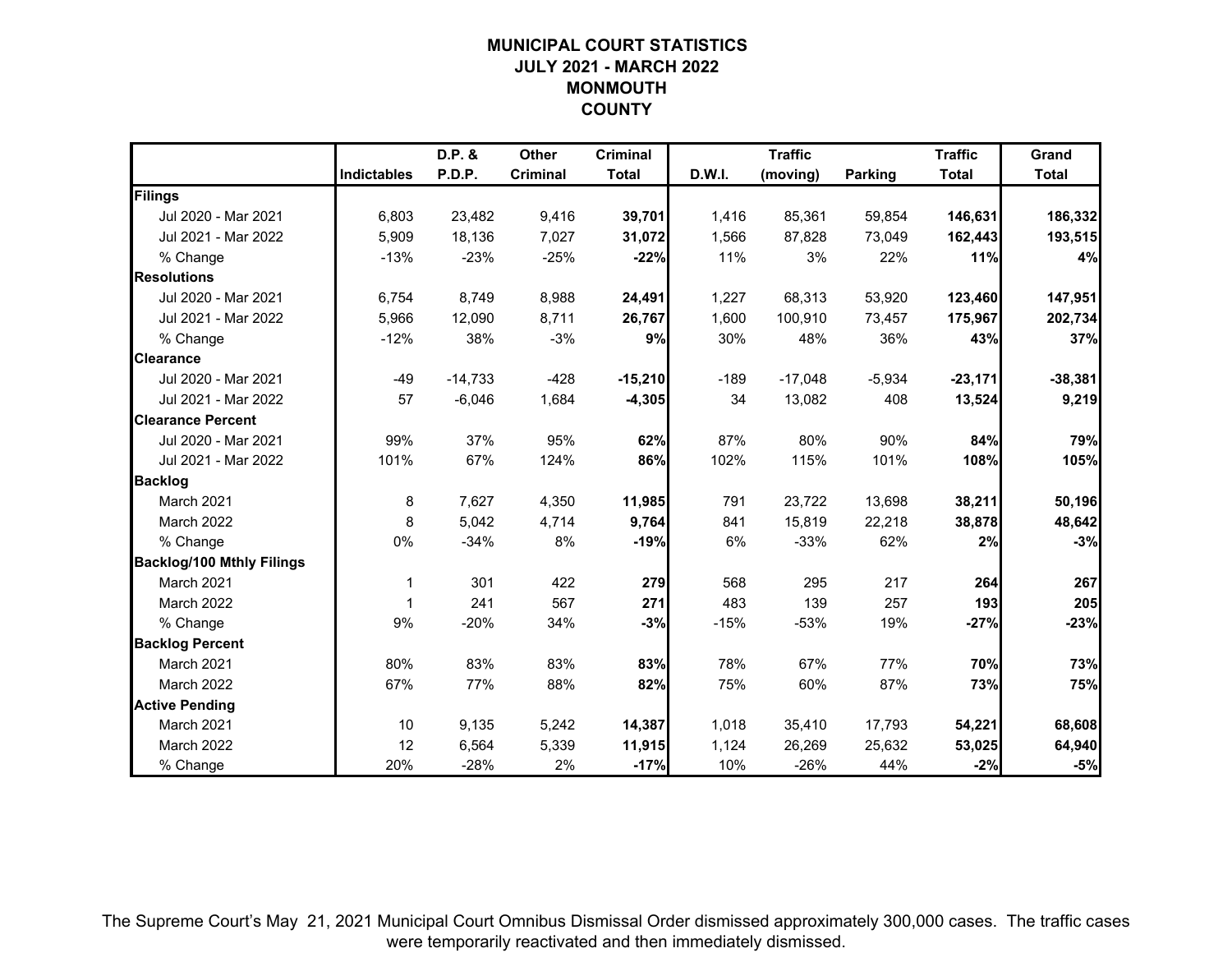# **MUNICIPAL COURT STATISTICSJULY 2021 - MARCH 2022 MORRIS COUNTY**

|                                  |                    | D.P. &   | Other    | <b>Criminal</b> |        | <b>Traffic</b> |                | <b>Traffic</b> | Grand        |
|----------------------------------|--------------------|----------|----------|-----------------|--------|----------------|----------------|----------------|--------------|
|                                  | <b>Indictables</b> | P.D.P.   | Criminal | <b>Total</b>    | D.W.I. | (moving)       | <b>Parking</b> | <b>Total</b>   | <b>Total</b> |
| Filings                          |                    |          |          |                 |        |                |                |                |              |
| Jul 2020 - Mar 2021              | 2,897              | 9,880    | 4,361    | 17,138          | 867    | 46,692         | 16,174         | 63,733         | 80,871       |
| Jul 2021 - Mar 2022              | 2,602              | 11,484   | 5,711    | 19,797          | 962    | 51,222         | 24,325         | 76,509         | 96,306       |
| % Change                         | $-10%$             | 16%      | 31%      | 16%             | 11%    | 10%            | 50%            | 20%            | 19%          |
| <b>Resolutions</b>               |                    |          |          |                 |        |                |                |                |              |
| Jul 2020 - Mar 2021              | 2,879              | 3,918    | 3,607    | 10,404          | 822    | 39,018         | 12,813         | 52,653         | 63,057       |
| Jul 2021 - Mar 2022              | 2,598              | 5,455    | 5,382    | 13,435          | 932    | 58,457         | 24,986         | 84,375         | 97,810       |
| % Change                         | $-10%$             | 39%      | 49%      | 29%             | 13%    | 50%            | 95%            | 60%            | 55%          |
| <b>Clearance</b>                 |                    |          |          |                 |        |                |                |                |              |
| Jul 2020 - Mar 2021              | $-18$              | $-5,962$ | $-754$   | $-6,734$        | $-45$  | $-7,674$       | $-3,361$       | $-11,080$      | $-17,814$    |
| Jul 2021 - Mar 2022              | $-4$               | $-6,029$ | $-329$   | $-6,362$        | $-30$  | 7,235          | 661            | 7,866          | 1,504        |
| <b>Clearance Percent</b>         |                    |          |          |                 |        |                |                |                |              |
| Jul 2020 - Mar 2021              | 99%                | 40%      | 83%      | 61%             | 95%    | 84%            | 79%            | 83%            | 78%          |
| Jul 2021 - Mar 2022              | 100%               | 48%      | 94%      | 68%             | 97%    | 114%           | 103%           | 110%           | 102%         |
| <b>Backlog</b>                   |                    |          |          |                 |        |                |                |                |              |
| March 2021                       | $\overline{c}$     | 3,044    | 1,697    | 4,743           | 468    | 12,100         | 4,643          | 17,211         | 21,954       |
| March 2022                       | $\mathbf{1}$       | 1,795    | 1,440    | 3,236           | 575    | 6,990          | 4,899          | 12,464         | 15,700       |
| % Change                         | $-50%$             | $-41%$   | $-15%$   | $-32%$          | 23%    | $-42%$         | 6%             | $-28%$         | $-28%$       |
| <b>Backlog/100 Mthly Filings</b> |                    |          |          |                 |        |                |                |                |              |
| March 2021                       | 1                  | 293      | 400      | 270             | 559    | 276            | 322            | 291            | 286          |
| March 2022                       | 0                  | 152      | 228      | 154             | 535    | 113            | 190            | 141            | 143          |
| % Change                         | $-49%$             | $-48%$   | $-43%$   | $-43%$          | $-4%$  | $-59%$         | $-41%$         | $-52%$         | $-50%$       |
| <b>Backlog Percent</b>           |                    |          |          |                 |        |                |                |                |              |
| March 2021                       | 67%                | 84%      | 75%      | 81%             | 76%    | 66%            | 72%            | 68%            | 70%          |
| March 2022                       | 10%                | 82%      | 63%      | 73%             | 77%    | 54%            | 69%            | 60%            | 62%          |
| <b>Active Pending</b>            |                    |          |          |                 |        |                |                |                |              |
| March 2021                       | 3                  | 3,620    | 2,259    | 5,882           | 619    | 18,432         | 6,411          | 25,462         | 31,344       |
| March 2022                       | 10                 | 2,181    | 2,271    | 4,462           | 745    | 13,046         | 7,127          | 20,918         | 25,380       |
| % Change                         | 233%               | $-40%$   | 1%       | $-24%$          | 20%    | $-29%$         | 11%            | $-18%$         | $-19%$       |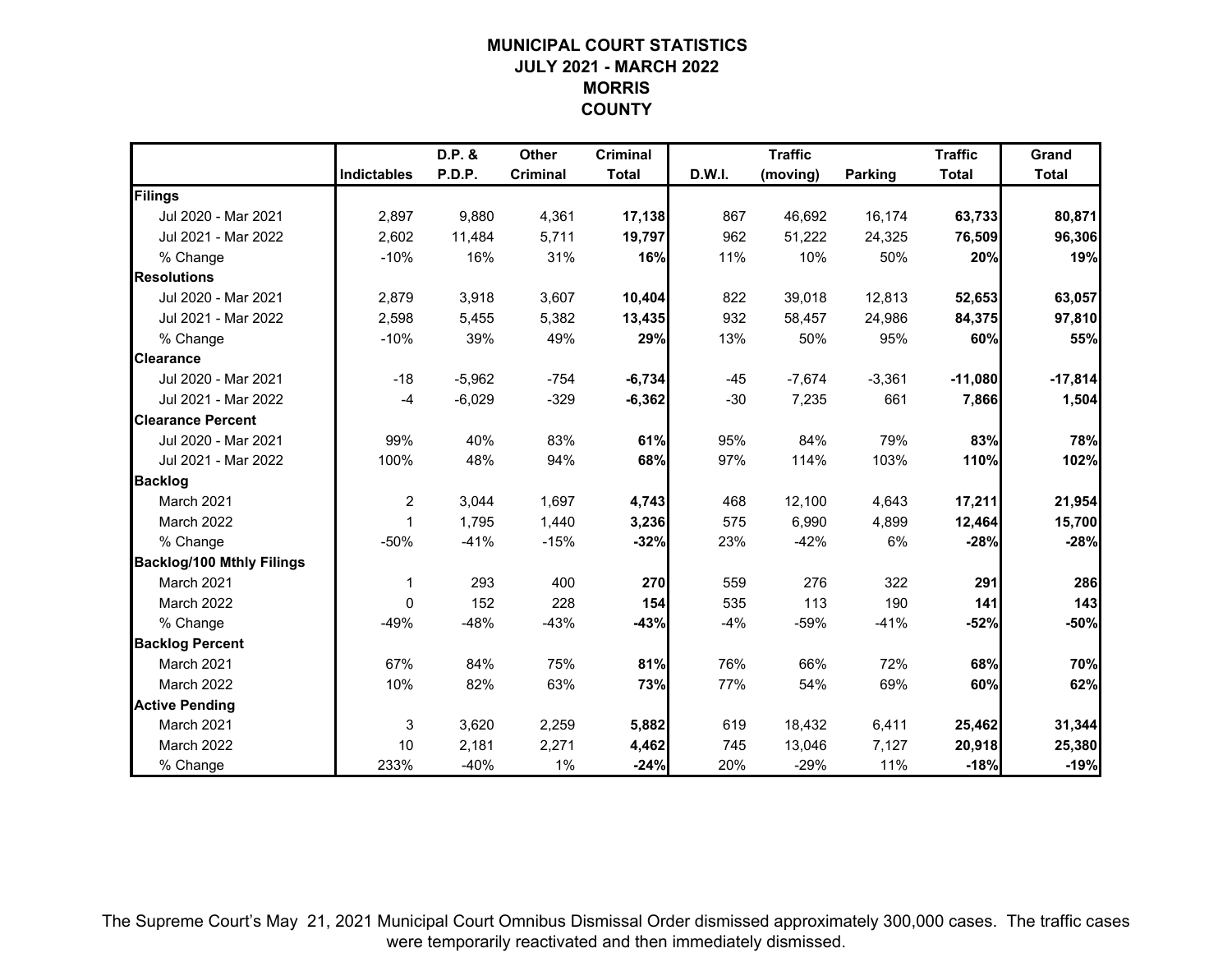# **MUNICIPAL COURT STATISTICSJULY 2021 - MARCH 2022 OCEAN COUNTY**

|                                  |                    | D.P. &   | Other    | <b>Criminal</b> |        | <b>Traffic</b> |                | <b>Traffic</b> | Grand        |
|----------------------------------|--------------------|----------|----------|-----------------|--------|----------------|----------------|----------------|--------------|
|                                  | <b>Indictables</b> | P.D.P.   | Criminal | <b>Total</b>    | D.W.I. | (moving)       | <b>Parking</b> | <b>Total</b>   | <b>Total</b> |
| Filings                          |                    |          |          |                 |        |                |                |                |              |
| Jul 2020 - Mar 2021              | 5,433              | 14,956   | 6,304    | 26,693          | 1,149  | 51,902         | 16,603         | 69,654         | 96,347       |
| Jul 2021 - Mar 2022              | 5,016              | 10,728   | 6,010    | 21,754          | 1,510  | 50,390         | 20,620         | 72,520         | 94,274       |
| % Change                         | $-8%$              | $-28%$   | -5%      | $-19%$          | 31%    | $-3%$          | 24%            | 4%             | $-2%$        |
| <b>Resolutions</b>               |                    |          |          |                 |        |                |                |                |              |
| Jul 2020 - Mar 2021              | 5,427              | 5,522    | 6,482    | 17,431          | 822    | 40,026         | 14,361         | 55,209         | 72,640       |
| Jul 2021 - Mar 2022              | 5,026              | 6,755    | 6,288    | 18,069          | 1,295  | 56,902         | 25,622         | 83,819         | 101,888      |
| % Change                         | $-7%$              | 22%      | $-3%$    | 4%              | 58%    | 42%            | 78%            | 52%            | 40%          |
| <b>Clearance</b>                 |                    |          |          |                 |        |                |                |                |              |
| Jul 2020 - Mar 2021              | $-6$               | $-9,434$ | 178      | $-9,262$        | $-327$ | $-11,876$      | $-2,242$       | $-14,445$      | $-23,707$    |
| Jul 2021 - Mar 2022              | 10                 | $-3,973$ | 278      | $-3,685$        | $-215$ | 6,512          | 5,002          | 11,299         | 7,614        |
| <b>Clearance Percent</b>         |                    |          |          |                 |        |                |                |                |              |
| Jul 2020 - Mar 2021              | 100%               | 37%      | 103%     | 65%             | 72%    | 77%            | 86%            | 79%            | 75%          |
| Jul 2021 - Mar 2022              | 100%               | 63%      | 105%     | 83%             | 86%    | 113%           | 124%           | 116%           | 108%         |
| <b>Backlog</b>                   |                    |          |          |                 |        |                |                |                |              |
| March 2021                       | 5                  | 4,870    | 3,723    | 8,598           | 962    | 18,919         | 5,894          | 25,775         | 34,373       |
| March 2022                       | 3                  | 3,227    | 5,114    | 8,344           | 1,177  | 15,608         | 4,937          | 21,722         | 30,066       |
| % Change                         | $-40%$             | $-34%$   | 37%      | $-3%$           | 22%    | $-18%$         | $-16%$         | $-16%$         | $-13%$       |
| <b>Backlog/100 Mthly Filings</b> |                    |          |          |                 |        |                |                |                |              |
| March 2021                       | 1                  | 299      | 546      | 299             | 847    | 377            | 339            | 375            | 353          |
| March 2022                       | 1                  | 256      | 758      | 334             | 724    | 242            | 203            | 240            | 260          |
| % Change                         | $-40%$             | $-15%$   | 39%      | 12%             | $-15%$ | $-36%$         | $-40%$         | $-36%$         | $-26%$       |
| <b>Backlog Percent</b>           |                    |          |          |                 |        |                |                |                |              |
| March 2021                       | 17%                | 88%      | 85%      | 86%             | 83%    | 73%            | 95%            | 77%            | 79%          |
| March 2022                       | 19%                | 83%      | 86%      | 85%             | 83%    | 72%            | 93%            | 77%            | 79%          |
| <b>Active Pending</b>            |                    |          |          |                 |        |                |                |                |              |
| March 2021                       | 30                 | 5,530    | 4,381    | 9,941           | 1,153  | 26,082         | 6,189          | 33,424         | 43,365       |
| March 2022                       | 16                 | 3,888    | 5,951    | 9,855           | 1,413  | 21,603         | 5,305          | 28,321         | 38,176       |
| % Change                         | $-47%$             | $-30%$   | 36%      | $-1%$           | 23%    | $-17%$         | $-14%$         | $-15%$         | $-12%$       |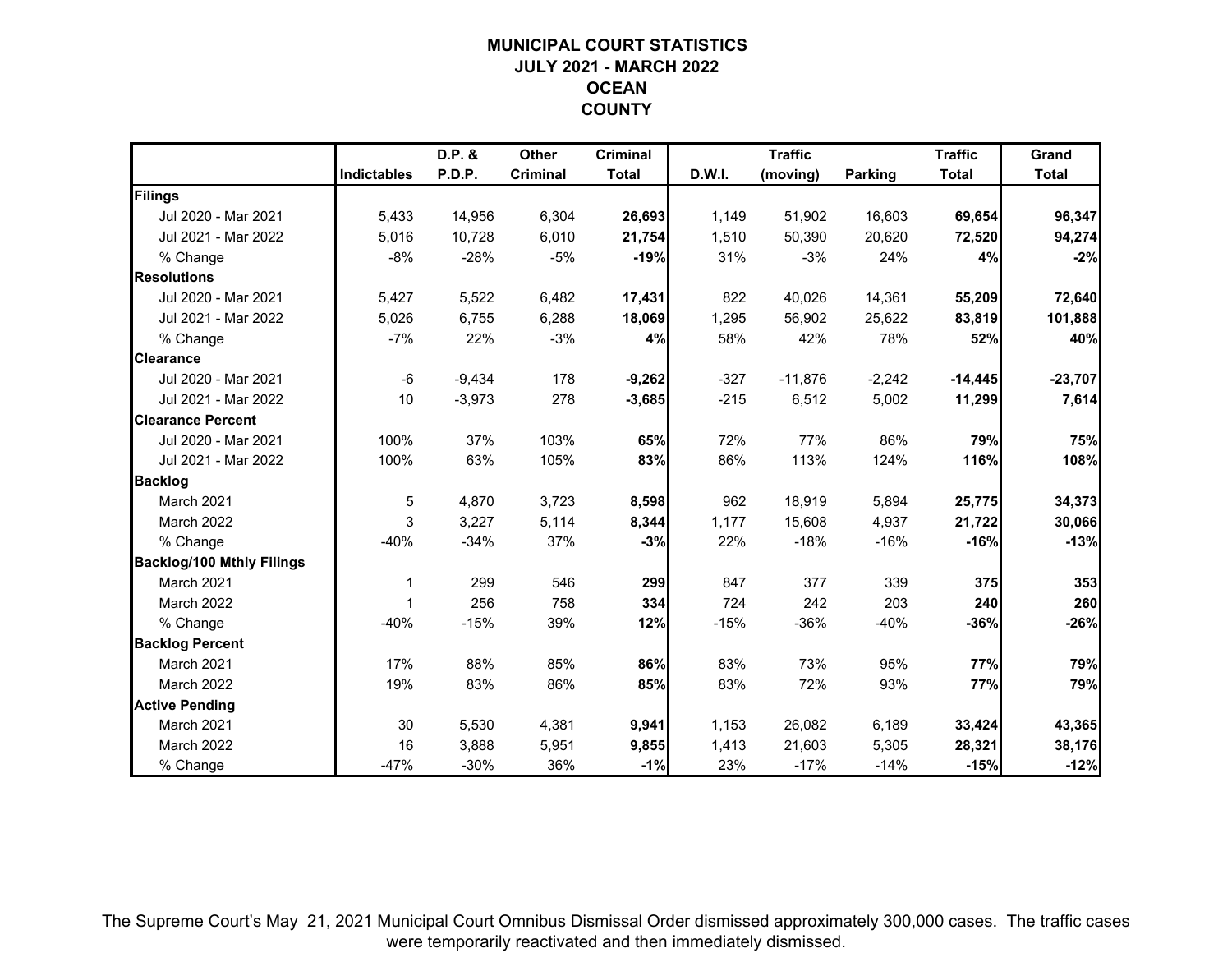# **MUNICIPAL COURT STATISTICSJULY 2021 - MARCH 2022 PASSAIC COUNTY**

|                                  |                    | D.P. &   | Other    | <b>Criminal</b> |        | <b>Traffic</b> |                | <b>Traffic</b> | Grand        |
|----------------------------------|--------------------|----------|----------|-----------------|--------|----------------|----------------|----------------|--------------|
|                                  | <b>Indictables</b> | P.D.P.   | Criminal | <b>Total</b>    | D.W.I. | (moving)       | <b>Parking</b> | <b>Total</b>   | <b>Total</b> |
| Filings                          |                    |          |          |                 |        |                |                |                |              |
| Jul 2020 - Mar 2021              | 10,885             | 15,948   | 9,040    | 35,873          | 658    | 59,241         | 125,596        | 185,495        | 221,368      |
| Jul 2021 - Mar 2022              | 11,085             | 19,503   | 6,320    | 36,908          | 691    | 60,239         | 126,747        | 187,677        | 224,585      |
| % Change                         | 2%                 | 22%      | $-30%$   | 3%              | 5%     | 2%             | 1%             | 1%             | 1%           |
| <b>Resolutions</b>               |                    |          |          |                 |        |                |                |                |              |
| Jul 2020 - Mar 2021              | 10,831             | 7,719    | 4,922    | 23,472          | 448    | 40,031         | 90,518         | 130,997        | 154,469      |
| Jul 2021 - Mar 2022              | 11,055             | 10,747   | 4,524    | 26,326          | 765    | 60,269         | 98,160         | 159,194        | 185,520      |
| % Change                         | 2%                 | 39%      | $-8%$    | 12%             | 71%    | 51%            | 8%             | 22%            | 20%          |
| <b>Clearance</b>                 |                    |          |          |                 |        |                |                |                |              |
| Jul 2020 - Mar 2021              | $-54$              | $-8,229$ | $-4,118$ | $-12,401$       | $-210$ | $-19,210$      | $-35,078$      | $-54,498$      | $-66,899$    |
| Jul 2021 - Mar 2022              | $-30$              | $-8,756$ | $-1,796$ | $-10,582$       | 74     | 30             | $-28,587$      | $-28,483$      | $-39,065$    |
| <b>Clearance Percent</b>         |                    |          |          |                 |        |                |                |                |              |
| Jul 2020 - Mar 2021              | 100%               | 48%      | 54%      | 65%             | 68%    | 68%            | 72%            | 71%            | 70%          |
| Jul 2021 - Mar 2022              | 100%               | 55%      | 72%      | 71%             | 111%   | 100%           | 77%            | 85%            | 83%          |
| <b>Backlog</b>                   |                    |          |          |                 |        |                |                |                |              |
| March 2021                       | 42                 | 9,939    | 8,845    | 18,826          | 344    | 24,462         | 49,109         | 73,915         | 92,741       |
| March 2022                       | 35                 | 8,366    | 12,362   | 20,763          | 349    | 28,679         | 89,801         | 118,829        | 139,592      |
| % Change                         | $-17%$             | $-16%$   | 40%      | 10%             | 1%     | 17%            | 83%            | 61%            | 51%          |
| <b>Backlog/100 Mthly Filings</b> |                    |          |          |                 |        |                |                |                |              |
| March 2021                       | 4                  | 572      | 916      | 489             | 550    | 444            | 423            | 430            | 441          |
| March 2022                       | 3                  | 419      | 1,619    | 523             | 458    | 375            | 633            | 542            | 539          |
| % Change                         | $-21%$             | $-27%$   | 77%      | 7%              | $-17%$ | $-15%$         | 50%            | 26%            | 22%          |
| <b>Backlog Percent</b>           |                    |          |          |                 |        |                |                |                |              |
| March 2021                       | 59%                | 88%      | 91%      | 89%             | 73%    | 70%            | 79%            | 76%            | 78%          |
| March 2022                       | 32%                | 84%      | 94%      | 89%             | 72%    | 73%            | 86%            | 83%            | 83%          |
| <b>Active Pending</b>            |                    |          |          |                 |        |                |                |                |              |
| March 2021                       | 71                 | 11,237   | 9,758    | 21,066          | 474    | 34,959         | 61,874         | 97,307         | 118,373      |
| March 2022                       | 111                | 10,007   | 13,116   | 23,234          | 485    | 39,167         | 104,374        | 144,026        | 167,260      |
| % Change                         | 56%                | $-11%$   | 34%      | 10%             | 2%     | 12%            | 69%            | 48%            | 41%          |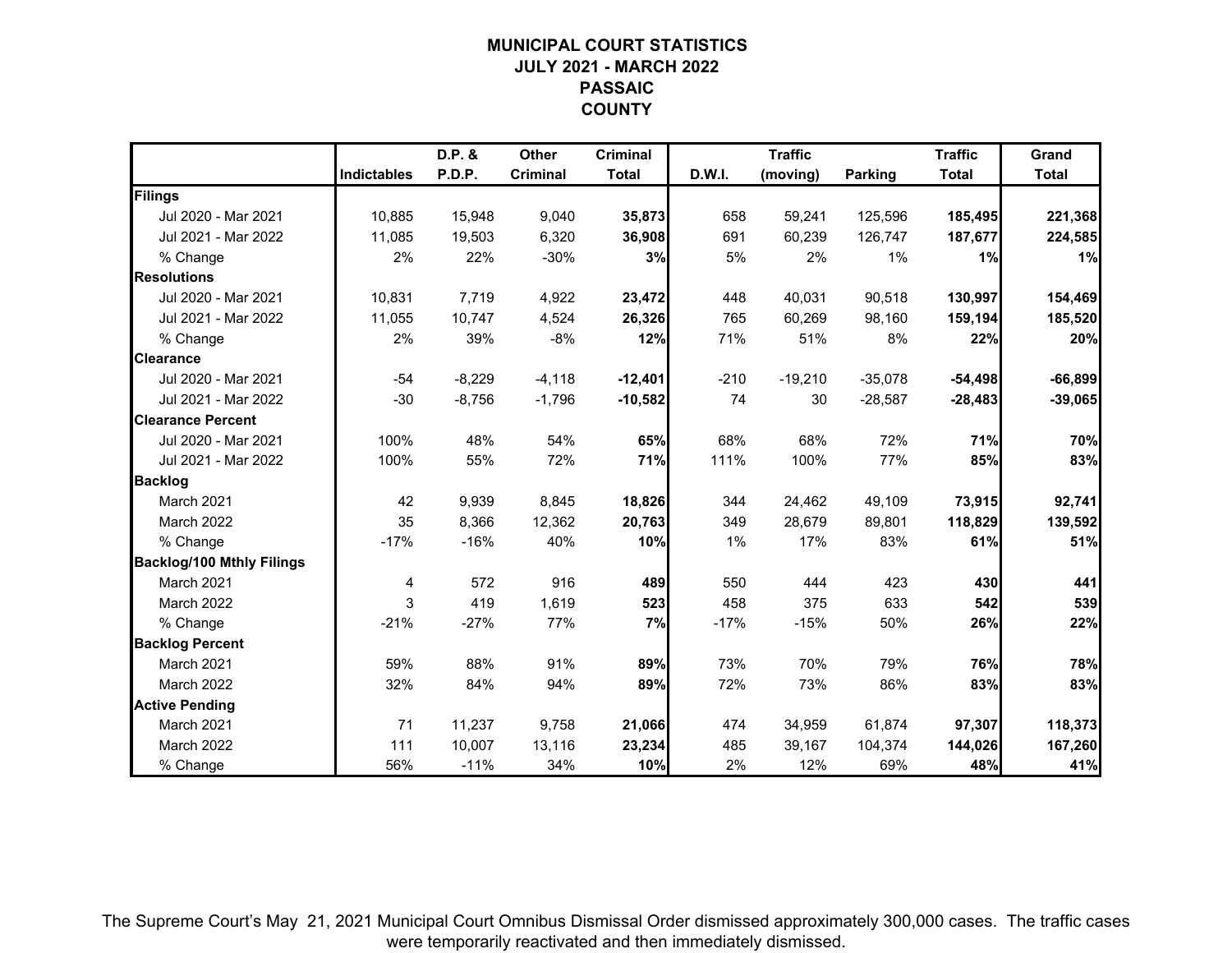# **MUNICIPAL COURT STATISTICSJULY 2021 - MARCH 2022 SALEMCOUNTY**

|                                  |                    | D.P. &   | Other    | <b>Criminal</b> |               | <b>Traffic</b> |                | <b>Traffic</b> | Grand        |
|----------------------------------|--------------------|----------|----------|-----------------|---------------|----------------|----------------|----------------|--------------|
|                                  | <b>Indictables</b> | P.D.P.   | Criminal | <b>Total</b>    | <b>D.W.I.</b> | (moving)       | <b>Parking</b> | <b>Total</b>   | <b>Total</b> |
| Filings                          |                    |          |          |                 |               |                |                |                |              |
| Jul 2020 - Mar 2021              | 1,446              | 2,846    | 688      | 4,980           | 187           | 11,282         | 198            | 11,667         | 16,647       |
| Jul 2021 - Mar 2022              | 1,328              | 2,270    | 532      | 4,130           | 193           | 10,316         | 567            | 11,076         | 15,206       |
| % Change                         | $-8%$              | $-20%$   | $-23%$   | $-17%$          | 3%            | $-9%$          | 186%           | $-5%$          | $-9%$        |
| <b>Resolutions</b>               |                    |          |          |                 |               |                |                |                |              |
| Jul 2020 - Mar 2021              | 1,428              | 1,183    | 452      | 3,063           | 109           | 6,547          | 149            | 6,805          | 9,868        |
| Jul 2021 - Mar 2022              | 1,327              | 1,579    | 481      | 3,387           | 184           | 8,942          | 510            | 9,636          | 13,023       |
| % Change                         | $-7%$              | 33%      | 6%       | 11%             | 69%           | 37%            | 242%           | 42%            | 32%          |
| <b>Clearance</b>                 |                    |          |          |                 |               |                |                |                |              |
| Jul 2020 - Mar 2021              | $-18$              | $-1,663$ | $-236$   | $-1,917$        | $-78$         | $-4,735$       | $-49$          | $-4,862$       | $-6,779$     |
| Jul 2021 - Mar 2022              | $-1$               | $-691$   | $-51$    | $-743$          | $-9$          | $-1,374$       | $-57$          | $-1,440$       | $-2,183$     |
| <b>Clearance Percent</b>         |                    |          |          |                 |               |                |                |                |              |
| Jul 2020 - Mar 2021              | 99%                | 42%      | 66%      | 62%             | 58%           | 58%            | 75%            | 58%            | 59%          |
| Jul 2021 - Mar 2022              | 100%               | 70%      | 90%      | 82%             | 95%           | 87%            | 90%            | 87%            | 86%          |
| <b>Backlog</b>                   |                    |          |          |                 |               |                |                |                |              |
| March 2021                       | 9                  | 1,411    | 547      | 1,967           | 147           | 6,566          | 207            | 6,920          | 8,887        |
| March 2022                       | 3                  | 1,345    | 612      | 1,960           | 185           | 8,612          | 239            | 9,036          | 10,996       |
| % Change                         | $-67%$             | $-5%$    | 12%      | 0%              | 26%           | 31%            | 15%            | 31%            | 24%          |
| <b>Backlog/100 Mthly Filings</b> |                    |          |          |                 |               |                |                |                |              |
| March 2021                       | 6                  | 461      | 727      | 364             | 817           | 599            | 934            | 609            | 530          |
| March 2022                       | $\overline{2}$     | 539      | 1,006    | 433             | 828           | 529            | 422            | 529            | 509          |
| % Change                         | $-63%$             | 17%      | 38%      | 19%             | 1%            | $-12%$         | -55%           | $-13%$         | $-4%$        |
| <b>Backlog Percent</b>           |                    |          |          |                 |               |                |                |                |              |
| March 2021                       | 100%               | 85%      | 88%      | 85%             | 85%           | 79%            | 86%            | 79%            | 80%          |
| March 2022                       | 100%               | 82%      | 91%      | 85%             | 86%           | 85%            | 73%            | 84%            | 85%          |
| <b>Active Pending</b>            |                    |          |          |                 |               |                |                |                |              |
| March 2021                       | 9                  | 1,669    | 623      | 2,301           | 172           | 8,327          | 241            | 8,740          | 11,041       |
| March 2022                       | 3                  | 1,632    | 672      | 2,307           | 215           | 10,155         | 328            | 10,698         | 13,005       |
| % Change                         | $-67%$             | $-2%$    | 8%       | 0%              | 25%           | 22%            | 36%            | 22%            | 18%          |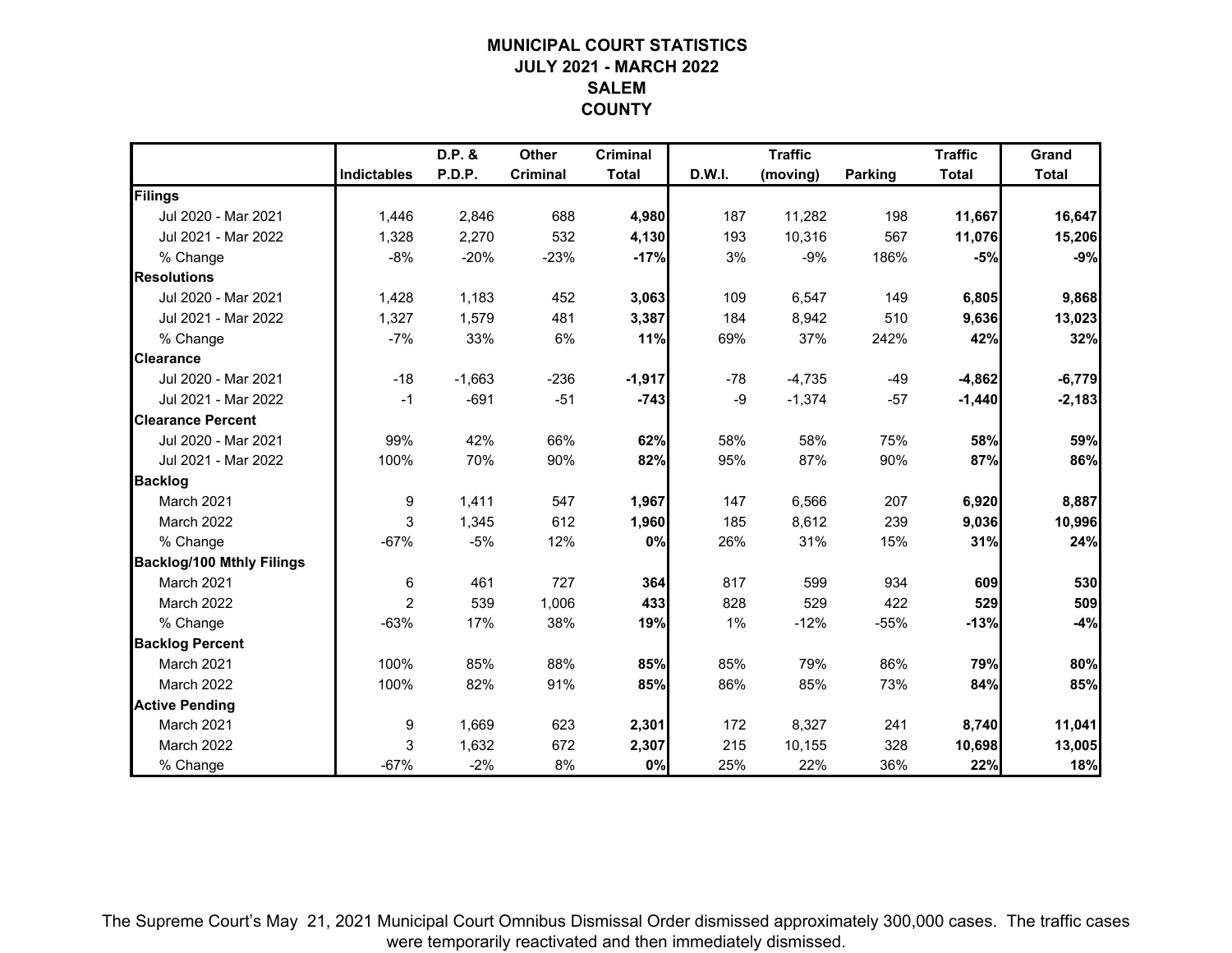# **MUNICIPAL COURT STATISTICSJULY 2021 - MARCH 2022 SOMERSET COUNTY**

|                                  |                    | D.P. &   | Other    | <b>Criminal</b> |        | <b>Traffic</b> |                | <b>Traffic</b> | Grand        |
|----------------------------------|--------------------|----------|----------|-----------------|--------|----------------|----------------|----------------|--------------|
|                                  | <b>Indictables</b> | P.D.P.   | Criminal | <b>Total</b>    | D.W.I. | (moving)       | <b>Parking</b> | <b>Total</b>   | <b>Total</b> |
| Filings                          |                    |          |          |                 |        |                |                |                |              |
| Jul 2020 - Mar 2021              | 1,404              | 4,970    | 1,891    | 8,265           | 462    | 36,153         | 8,354          | 44,969         | 53,234       |
| Jul 2021 - Mar 2022              | 1,201              | 4,298    | 2,268    | 7,767           | 507    | 36,337         | 12,078         | 48,922         | 56,689       |
| % Change                         | $-14%$             | $-14%$   | 20%      | $-6%$           | 10%    | 1%             | 45%            | 9%             | 6%           |
| <b>Resolutions</b>               |                    |          |          |                 |        |                |                |                |              |
| Jul 2020 - Mar 2021              | 1,397              | 2,544    | 1,756    | 5,697           | 417    | 30,771         | 6,785          | 37,973         | 43,670       |
| Jul 2021 - Mar 2022              | 1,201              | 2,540    | 2,168    | 5,909           | 477    | 40,166         | 12,280         | 52,923         | 58,832       |
| % Change                         | $-14%$             | 0%       | 23%      | 4%              | 14%    | 31%            | 81%            | 39%            | 35%          |
| <b>Clearance</b>                 |                    |          |          |                 |        |                |                |                |              |
| Jul 2020 - Mar 2021              | $-7$               | $-2,426$ | $-135$   | $-2,568$        | $-45$  | $-5,382$       | $-1,569$       | $-6,996$       | $-9,564$     |
| Jul 2021 - Mar 2022              | 0                  | $-1,758$ | $-100$   | $-1,858$        | $-30$  | 3,829          | 202            | 4,001          | 2,143        |
| <b>Clearance Percent</b>         |                    |          |          |                 |        |                |                |                |              |
| Jul 2020 - Mar 2021              | 100%               | 51%      | 93%      | 69%             | 90%    | 85%            | 81%            | 84%            | 82%          |
| Jul 2021 - Mar 2022              | 100%               | 59%      | 96%      | 76%             | 94%    | 111%           | 102%           | 108%           | 104%         |
| <b>Backlog</b>                   |                    |          |          |                 |        |                |                |                |              |
| March 2021                       | 6                  | 1,478    | 855      | 2,339           | 212    | 8,891          | 2,409          | 11,512         | 13,851       |
| March 2022                       | $\overline{2}$     | 1,263    | 744      | 2,009           | 267    | 5,848          | 3,643          | 9,758          | 11,767       |
| % Change                         | $-67%$             | $-15%$   | $-13%$   | $-14%$          | 26%    | $-34%$         | 51%            | $-15%$         | $-15%$       |
| <b>Backlog/100 Mthly Filings</b> |                    |          |          |                 |        |                |                |                |              |
| March 2021                       | 4                  | 275      | 424      | 267             | 474    | 261            | 308            | 272            | 271          |
| March 2022                       | 1                  | 266      | 307      | 234             | 446    | 134            | 245            | 165            | 174          |
| % Change                         | $-68%$             | $-3%$    | $-28%$   | $-12%$          | $-6%$  | $-49%$         | $-20%$         | $-39%$         | $-36%$       |
| <b>Backlog Percent</b>           |                    |          |          |                 |        |                |                |                |              |
| March 2021                       | 60%                | 84%      | 75%      | 81%             | 70%    | 68%            | 71%            | 69%            | 71%          |
| March 2022                       | 29%                | 81%      | 68%      | 75%             | 74%    | 56%            | 79%            | 63%            | 65%          |
| <b>Active Pending</b>            |                    |          |          |                 |        |                |                |                |              |
| March 2021                       | 10                 | 1,757    | 1,138    | 2,905           | 301    | 12,987         | 3,405          | 16,693         | 19,598       |
| March 2022                       | $\overline{7}$     | 1,559    | 1,096    | 2,662           | 360    | 10,418         | 4,633          | 15,411         | 18,073       |
| % Change                         | $-30%$             | $-11%$   | $-4%$    | $-8%$           | 20%    | $-20%$         | 36%            | $-8%$          | $-8%$        |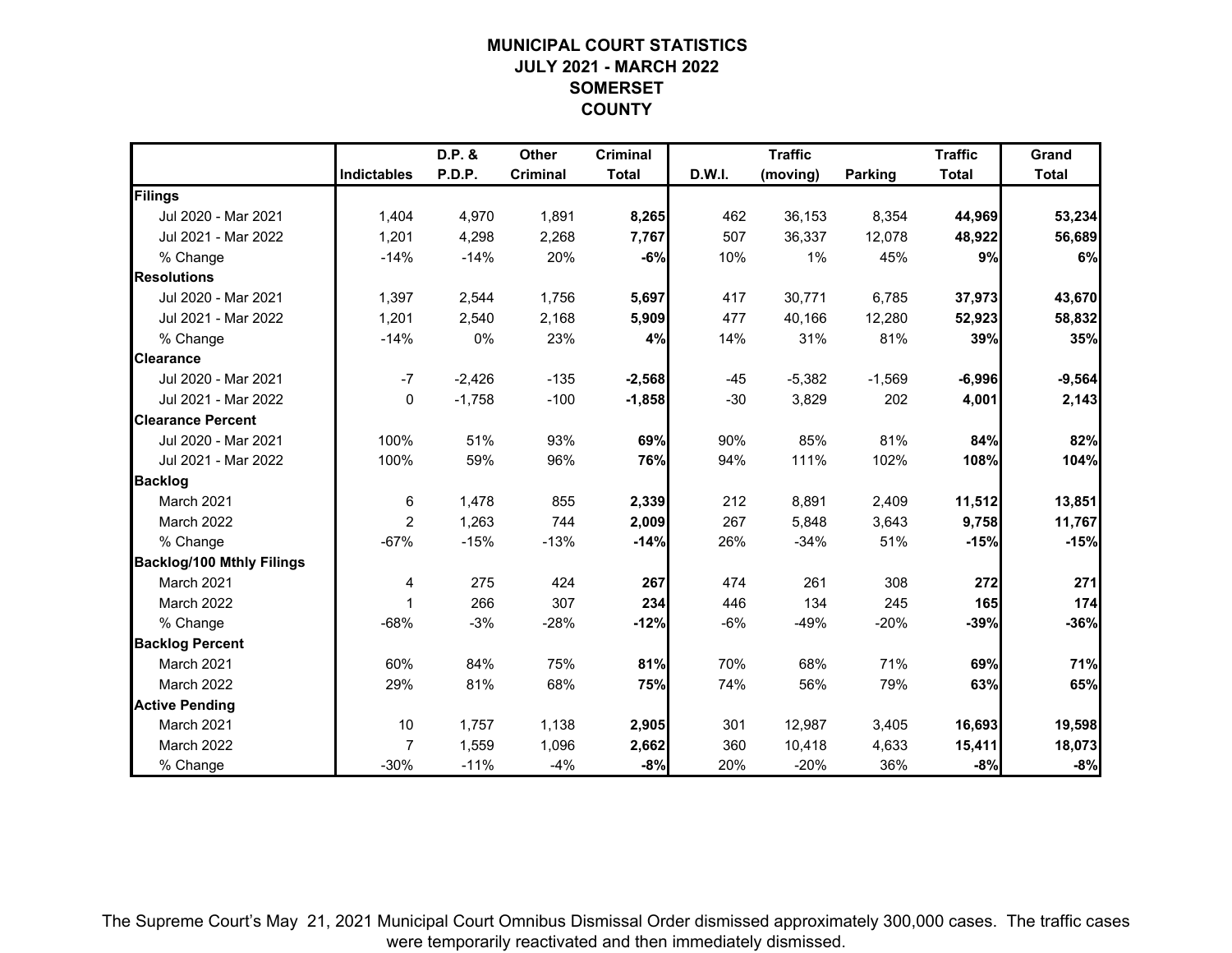# **MUNICIPAL COURT STATISTICSJULY 2021 - MARCH 2022 SUSSEX COUNTY**

|                                  |                    | D.P. &   | <b>Other</b> | <b>Criminal</b> |        | <b>Traffic</b> |                | <b>Traffic</b> | Grand        |
|----------------------------------|--------------------|----------|--------------|-----------------|--------|----------------|----------------|----------------|--------------|
|                                  | <b>Indictables</b> | P.D.P.   | Criminal     | <b>Total</b>    | D.W.I. | (moving)       | <b>Parking</b> | <b>Total</b>   | <b>Total</b> |
| Filings                          |                    |          |              |                 |        |                |                |                |              |
| Jul 2020 - Mar 2021              | 939                | 2,859    | 1,036        | 4,834           | 271    | 10,450         | 1,521          | 12,242         | 17,076       |
| Jul 2021 - Mar 2022              | 826                | 2,536    | 1,099        | 4,461           | 320    | 11,670         | 1,073          | 13,063         | 17,524       |
| % Change                         | $-12%$             | $-11%$   | 6%           | $-8%$           | 18%    | 12%            | $-29%$         | 7%             | 3%           |
| <b>Resolutions</b>               |                    |          |              |                 |        |                |                |                |              |
| Jul 2020 - Mar 2021              | 958                | 1,311    | 898          | 3,167           | 233    | 8,675          | 1,154          | 10,062         | 13,229       |
| Jul 2021 - Mar 2022              | 840                | 1,508    | 987          | 3,335           | 305    | 12,280         | 1,153          | 13,738         | 17,073       |
| % Change                         | $-12%$             | 15%      | 10%          | 5%              | 31%    | 42%            | 0%             | 37%            | 29%          |
| <b>Clearance</b>                 |                    |          |              |                 |        |                |                |                |              |
| Jul 2020 - Mar 2021              | 19                 | $-1,548$ | $-138$       | $-1,667$        | $-38$  | $-1,775$       | $-367$         | $-2,180$       | $-3,847$     |
| Jul 2021 - Mar 2022              | 14                 | $-1,028$ | $-112$       | $-1,126$        | $-15$  | 610            | 80             | 675            | $-451$       |
| <b>Clearance Percent</b>         |                    |          |              |                 |        |                |                |                |              |
| Jul 2020 - Mar 2021              | 102%               | 46%      | 87%          | 66%             | 86%    | 83%            | 76%            | 82%            | 77%          |
| Jul 2021 - Mar 2022              | 102%               | 59%      | 90%          | 75%             | 95%    | 105%           | 107%           | 105%           | 97%          |
| <b>Backlog</b>                   |                    |          |              |                 |        |                |                |                |              |
| March 2021                       | 0                  | 857      | 463          | 1,320           | 156    | 2,691          | 283            | 3,130          | 4,450        |
| March 2022                       | $\mathbf 0$        | 551      | 607          | 1,158           | 171    | 2,254          | 242            | 2,667          | 3,825        |
| % Change                         | $ -$               | $-36%$   | 31%          | $-12%$          | 10%    | $-16%$         | $-14%$         | $-15%$         | $-14%$       |
| <b>Backlog/100 Mthly Filings</b> |                    |          |              |                 |        |                |                |                |              |
| March 2021                       | 0                  | 274      | 409          | 251             | 571    | 276            | 208            | 275            | 267          |
| March 2022                       | $\mathbf 0$        | 195      | 492          | 230             | 492    | 163            | 199            | 174            | 188          |
| % Change                         | $- -$              | $-29%$   | 20%          | $-8%$           | $-14%$ | $-41%$         | $-4%$          | $-37%$         | $-30%$       |
| <b>Backlog Percent</b>           |                    |          |              |                 |        |                |                |                |              |
| March 2021                       | 0%                 | 85%      | 88%          | 86%             | 79%    | 68%            | 58%            | 68%            | 72%          |
| March 2022                       | 0%                 | 81%      | 83%          | 82%             | 74%    | 60%            | 65%            | 61%            | 66%          |
| <b>Active Pending</b>            |                    |          |              |                 |        |                |                |                |              |
| March 2021                       | 1                  | 1,014    | 525          | 1,540           | 197    | 3,949          | 487            | 4,633          | 6,173        |
| March 2022                       | 4                  | 680      | 733          | 1,417           | 232    | 3,788          | 371            | 4,391          | 5,808        |
| % Change                         | 300%               | $-33%$   | 40%          | $-8%$           | 18%    | $-4%$          | $-24%$         | $-5%$          | $-6%$        |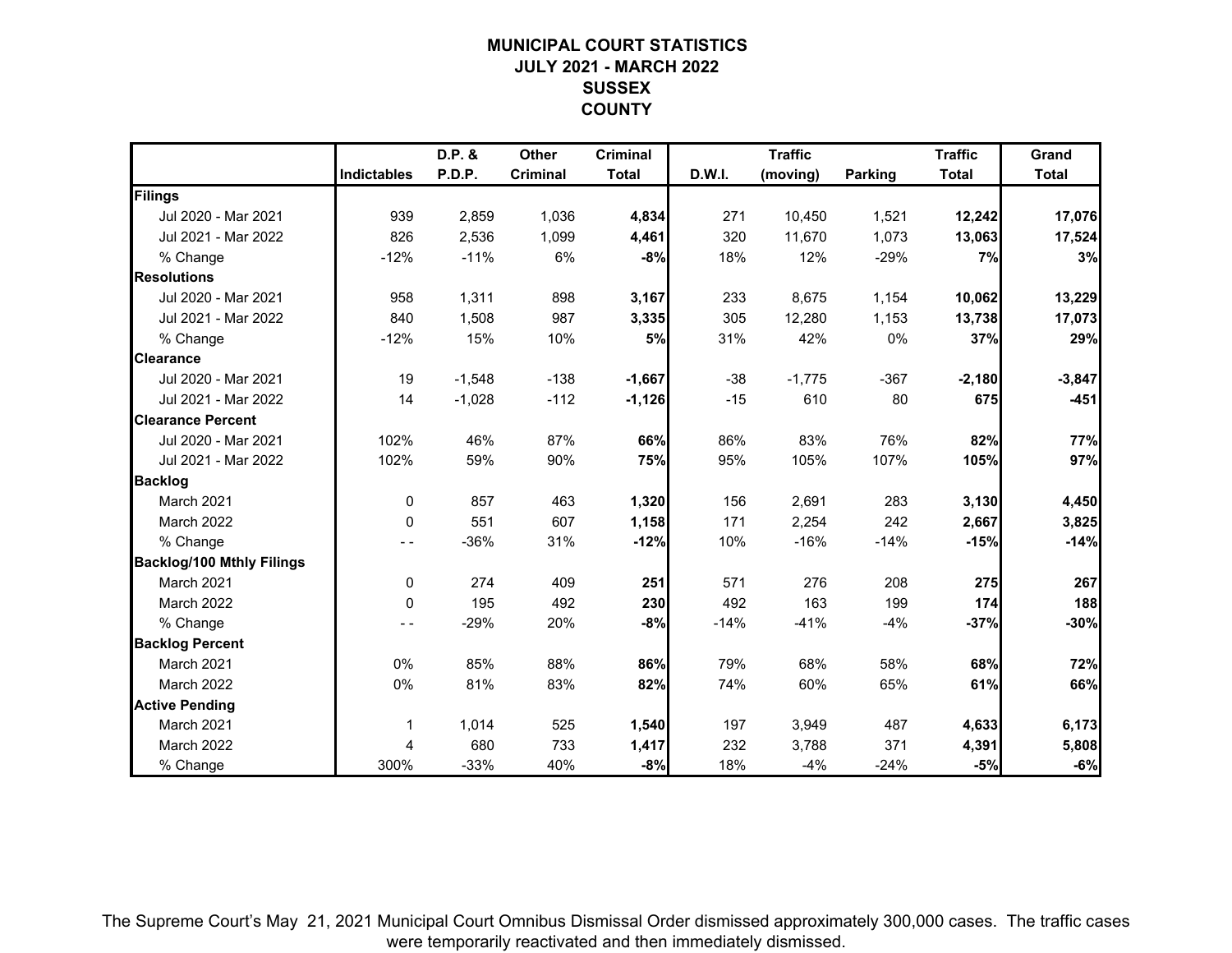# **MUNICIPAL COURT STATISTICSJULY 2021 - MARCH 2022 UNION COUNTY**

|                                  |                    | D.P. &   | Other    | <b>Criminal</b> |        | <b>Traffic</b> |                | <b>Traffic</b> | Grand        |
|----------------------------------|--------------------|----------|----------|-----------------|--------|----------------|----------------|----------------|--------------|
|                                  | <b>Indictables</b> | P.D.P.   | Criminal | <b>Total</b>    | D.W.I. | (moving)       | <b>Parking</b> | <b>Total</b>   | <b>Total</b> |
| Filings                          |                    |          |          |                 |        |                |                |                |              |
| Jul 2020 - Mar 2021              | 5,693              | 11,524   | 3,878    | 21,095          | 799    | 73,558         | 124,393        | 198,750        | 219,845      |
| Jul 2021 - Mar 2022              | 5,163              | 12,805   | 3,968    | 21,936          | 980    | 75,661         | 148,729        | 225,370        | 247,306      |
| % Change                         | $-9%$              | 11%      | 2%       | 4%              | 23%    | 3%             | 20%            | 13%            | 12%          |
| <b>Resolutions</b>               |                    |          |          |                 |        |                |                |                |              |
| Jul 2020 - Mar 2021              | 5,642              | 5,760    | 3,489    | 14,891          | 600    | 57,030         | 88,346         | 145,976        | 160,867      |
| Jul 2021 - Mar 2022              | 5,139              | 10,093   | 5,050    | 20,282          | 969    | 85,606         | 146,312        | 232,887        | 253,169      |
| % Change                         | $-9%$              | 75%      | 45%      | 36%             | 62%    | 50%            | 66%            | 60%            | 57%          |
| <b>Clearance</b>                 |                    |          |          |                 |        |                |                |                |              |
| Jul 2020 - Mar 2021              | $-51$              | $-5,764$ | $-389$   | $-6,204$        | $-199$ | $-16,528$      | $-36,047$      | $-52,774$      | $-58,978$    |
| Jul 2021 - Mar 2022              | $-24$              | $-2,712$ | 1,082    | $-1,654$        | $-11$  | 9,945          | $-2,417$       | 7,517          | 5,863        |
| <b>Clearance Percent</b>         |                    |          |          |                 |        |                |                |                |              |
| Jul 2020 - Mar 2021              | 99%                | 50%      | 90%      | 71%             | 75%    | 78%            | 71%            | 73%            | 73%          |
| Jul 2021 - Mar 2022              | 100%               | 79%      | 127%     | 92%             | 99%    | 113%           | 98%            | 103%           | 102%         |
| <b>Backlog</b>                   |                    |          |          |                 |        |                |                |                |              |
| March 2021                       | 43                 | 8,370    | 3,429    | 11,842          | 716    | 35,110         | 47,004         | 82,830         | 94,672       |
| March 2022                       | 25                 | 7,837    | 3,300    | 11,162          | 784    | 30,057         | 54,989         | 85,830         | 96,992       |
| % Change                         | $-42%$             | $-6%$    | $-4%$    | $-6%$           | 9%     | $-14%$         | 17%            | 4%             | 2%           |
| <b>Backlog/100 Mthly Filings</b> |                    |          |          |                 |        |                |                |                |              |
| March 2021                       | 7                  | 686      | 896      | 543             | 906    | 510            | 420            | 456            | 465          |
| March 2022                       | 4                  | 565      | 646      | 454             | 707    | 303            | 334            | 324            | 335          |
| % Change                         | $-40%$             | $-18%$   | $-28%$   | $-16%$          | $-22%$ | $-41%$         | $-21%$         | $-29%$         | $-28%$       |
| <b>Backlog Percent</b>           |                    |          |          |                 |        |                |                |                |              |
| March 2021                       | 42%                | 89%      | 84%      | 87%             | 80%    | 72%            | 75%            | 74%            | 75%          |
| March 2022                       | 45%                | 87%      | 83%      | 86%             | 81%    | 70%            | 72%            | 71%            | 73%          |
| <b>Active Pending</b>            |                    |          |          |                 |        |                |                |                |              |
| March 2021                       | 102                | 9,357    | 4,080    | 13,539          | 892    | 49,060         | 62,669         | 112,621        | 126,160      |
| March 2022                       | 55                 | 8,997    | 3,989    | 13,041          | 971    | 43,145         | 76,358         | 120,474        | 133,515      |
| % Change                         | $-46%$             | $-4%$    | $-2%$    | $-4%$           | 9%     | $-12%$         | 22%            | 7%             | 6%           |